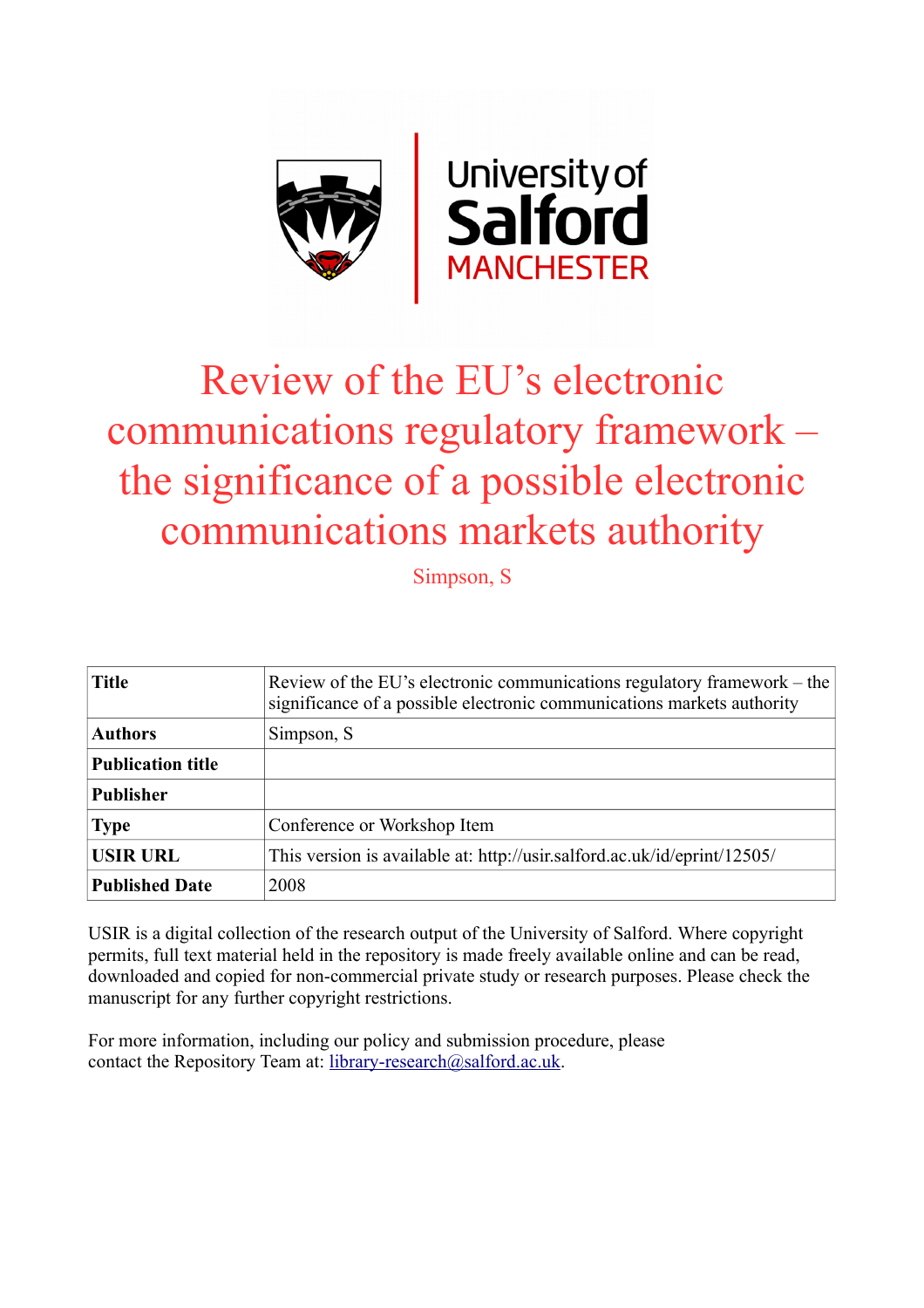# REVIEW OF THE EU'S ELECTRONIC COMMUNICATIONS REGULATORY FRAMEWORK: THE SIGNIFICANCE OF A POSSIBLE EUROPEAN ELECTRONIC COMMUNICATIONS MARKETS AUTHORITY

*Seamus Simpson Manchester Metropolitan University, UK*

## **DRAFT**

Paper presented to the  $17<sup>th</sup>$  Biennial International Telecommunications Society conference, Montreal, Canada, 24-27 June, 2008.

**Contact:**

Seamus Simpson, Department of Information and Communications, Manchester Metropolitan University, Geoffrey Manton Building, Rosamond St. West (off Oxford Rd.), Manchester, M13 6LL. UK.

Phone: ++44 (0) 1612473013 Email: s.simpson@mmu.ac.uk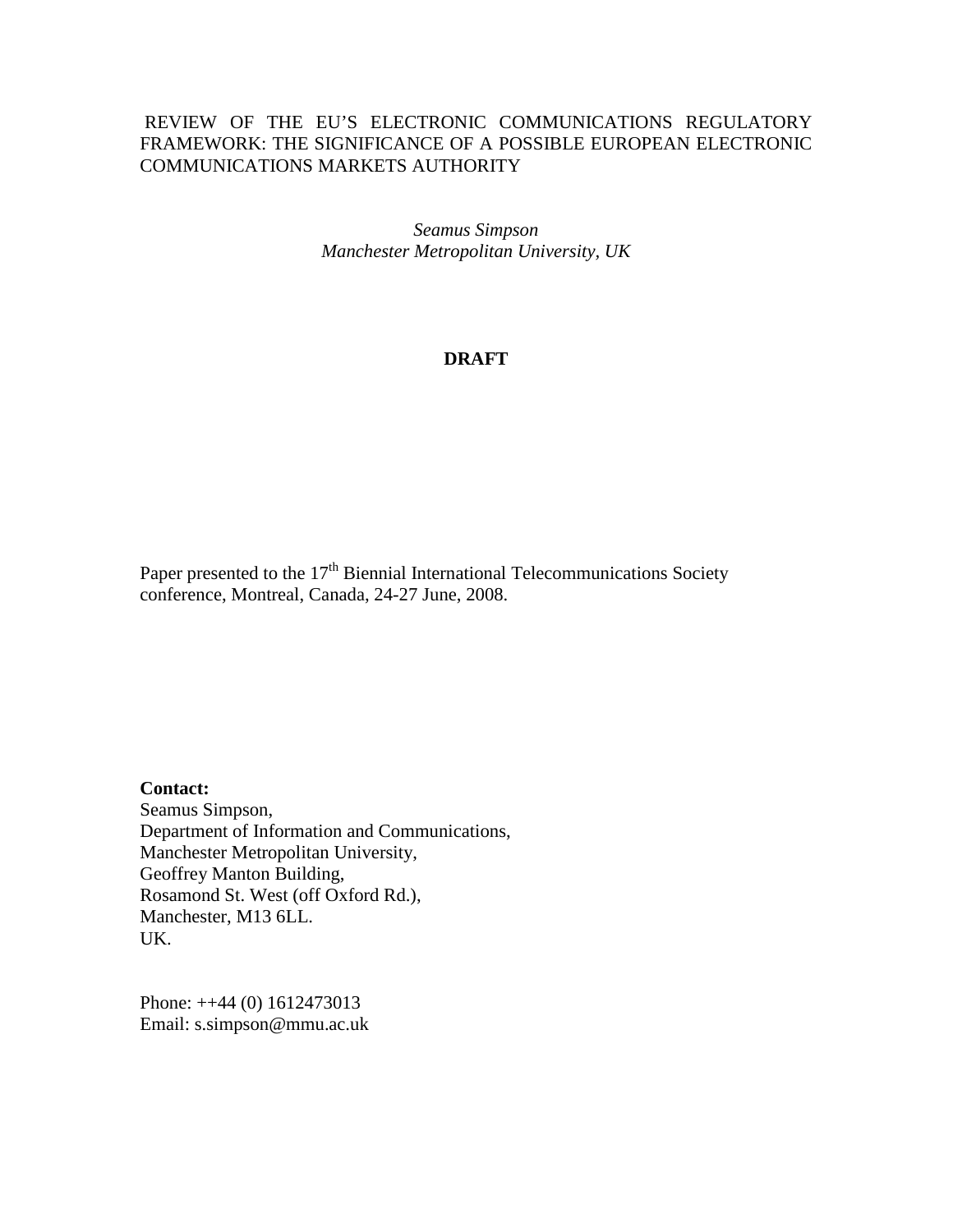#### INTRODUCTION

In 1987, the European Commission in a landmark Green Paper declared its aspiration to create the Single European Market (SEM) in telecommunications. Given the historic path of development of telecommunications across the then 12 members of the EU, this was a radical statement of intent. Until the early 1980s, the provision of telecommunications services was almost exclusively state-centric, in the hands of a series of monopoly stateowned Postal, Telegraph and Telephone (PTT) administrations. However, by the late 1980s, there were signs of disruptive change to what was one of the most stable of the utility sectors. First in the UK, and, thereafter, across a number of the leading economic members of the EU, telecommunications came to be considered a sector in which market competition could be developed in new service areas and internationalisation countenanced, to some extent at least. For the EU, a policy 'window of opportunity' thus materialised which the European Commission, interested in expanding its acquis where feasible, proved keen to exploit (Schneider, Dang-Nguyen and Werle 1994). Thus began a by now well-documented policy journey in pursuit of the SEM in telecommunications.

Twenty years on, in the Commission's current review of the state of the telecommunications sector, it is clear that whilst a transformation has occurred in the governance of telecommunications across a by now 27 member EU, the completion of the SEM is still a policy goal. At the national level, monopoly state ownership has been replaced by comprehensive and detailed independent regulation of a complex, differentiated series of telecommunications markets (Thatcher 1999). At the EU level, a plethora of legislation – the Electronic Communications Regulatory Framework (ECRF) in its current incarnation – sets the broad conditions for competitive functioning of these telecommunications markets across Europe (Humphreys and Simpson 2005). However, the European Commission, charged with the task of monitoring the development of the ECRF, has articulated in its review the existence and stubborn persistence of a number of core impediments to competition. Its proposed solution is the creation of a European Electronic Communications Markets Authority (EECMA), the background to and nature and implications of which are the subject of this paper.

The paper argues that EECMA, if agreed to by EU Member States, would amount to a new European regulatory body in telecommunications with supranational dimensions, having already been likened by the current European Commissioner for Information Society and Media to a '"European FCC"' (Reding 2007). EECMA would be made up of regulatory experts from across Europe, would have an as yet unspecified-in-detail relationship with the European Commission, and would be directly answerable to the European Parliament. The paper argues that such a development would mark a qualitatively significant departure from the kind of telecommunications governance which has developed to date at EU level. Though the idea of creating a European regulatory authority for telecommunications has been floated in the past by the Commission (Bartle 1999), its creation has been quite firmly resisted by Member States. Instead, as witnessed in the series of regulatory committees created by the ECRF, not least the European Regulators Group (ERG), EU telecommunications governance is much more 'intergovernmental' than 'supranational' in nature, that is, decision making power is mostly in the hands of national level interests.

Early signs suggest that there is considerable opposition to EECMA from regulatory quarters at the national level and the ERG itself. It is the latter's status - which would be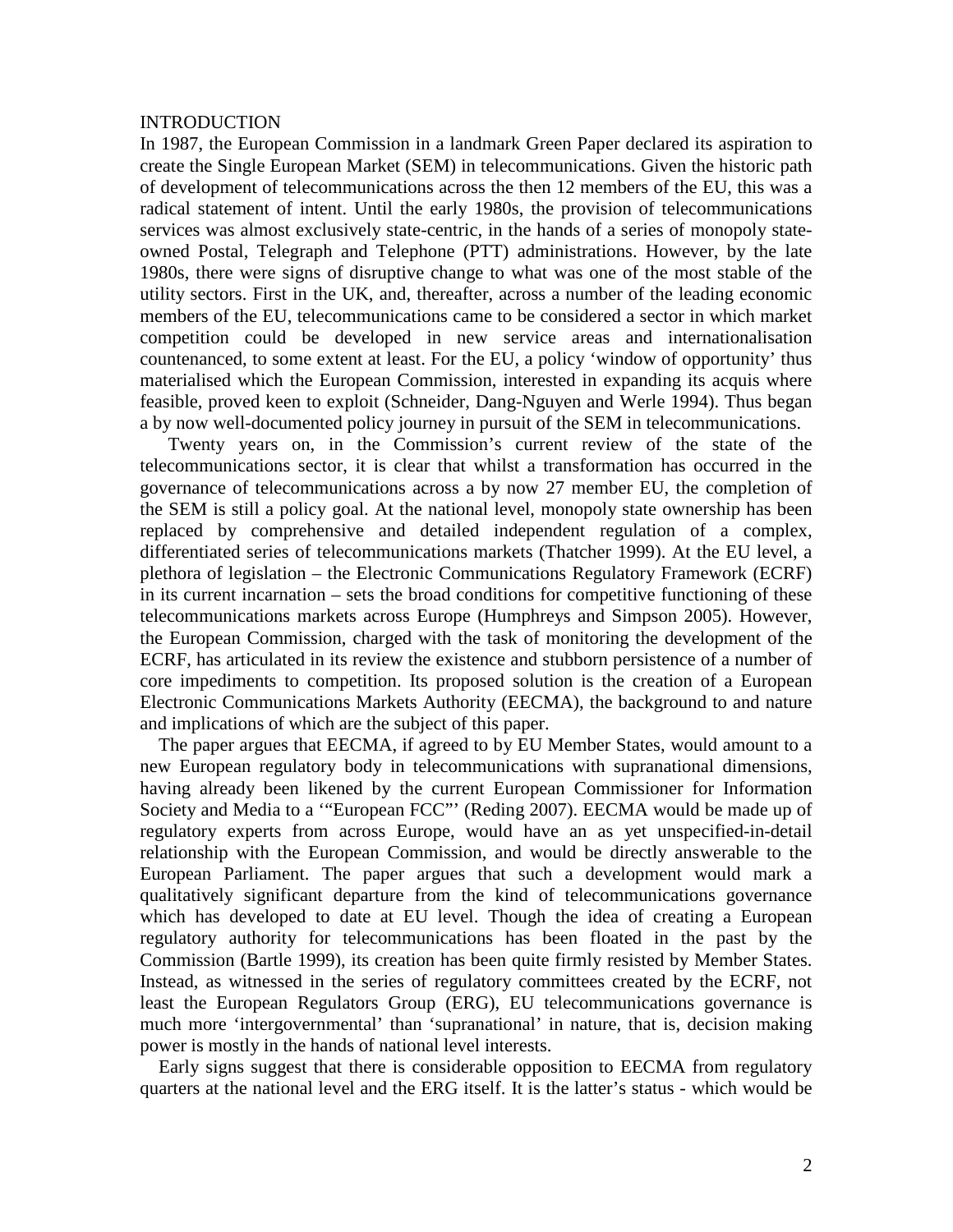to a considerable extent 'supra-nationalised' into EECMA – which would alter most radically with EECMA's creation. The paper contends that a move in this direction would strengthen significantly the European 'regulatory' state (Majone 1996) in telecommunications along supranational lines, a major qualitative shift of approach to that developed thus far in EU telecommunications policy. However, should EECMA be rejected by EU Member States - perhaps the most plausible outcome of the current debate - then the ERG's and the European Commission's regulatory powers are likely to be increased in telecommunications nonetheless. This outcome would constitute a much more path-dependent development of EU telecommunications policy and, whilst possibly considered sub-optimal by the Commission, would nevertheless be to its institutional advantage in pursuing the SEM in telecommunications.

The paper proceeds as follows. The next section provides a brief resume of the core politico-institutional features of the development of EU telecommunications policy to the point of the current review, emphasising the predominantly (though not exclusively) 'intergovernmental' nature of the system and highlighting the key junctures at which the possible creation of a European regulatory authority for telecommunications emerged to prominence. The third section of the paper focuses on inter-institutional politics that developed between the European Commission and the ERG in the lead-up to the final proposal of EECMA in November 2007. From this, the proposed core structural and functional characteristics of EECMA are explored. The final section of the paper draws some conclusions on the significance of the proposal of EECMA and provides some tentative predictions on the likely outcome of the current debate around its creation or otherwise.

## THE POLITICO-INSTITUTIONAL CHARACTER OF EU TELECOMMUNICATIONS POLICY

Any decision by Member States to create and develop a new area of policy at the EU level is always underpinned by consideration of the extent to which loss of sovereignty can be sanctioned - the current debate on EECMA is conditioned by this as much as anything else. The then novel telecommunications policy context of the 1980s and early 1990s in Europe made this a particularly significant consideration then too. At the national level, a number of states, most notably the UK as a forerunner, had begun to cede direct control over telecommunications to new independent public national regulatory authorities (NRAs) (Thatcher 2002) whose role it was to manage the evolution of the sector along competitive lines. The emergence of this US-style approach to telecommunications vested great responsibility in, and thus give great power to, the regulatory authority to create and police the set of detailed rules required to deliver even a minimum level of competition. It also unleashed a growing number of large, increasingly commercially oriented, telecommunications service providers which tended to be the main subject of regulation given their status as incumbents in well established and newly emerging markets. Though in the first instance tentative in their approach, these companies soon became international in outlook and corporate ambition, whilst still keen to protect home commercial territory as much as possible. New entrant telecommunications service providers – including ambitious overseas companies from the US – most accustomed to neither the traditional lack of competition in telecommunications nor its national commercial 'inwardness' – added to the expectation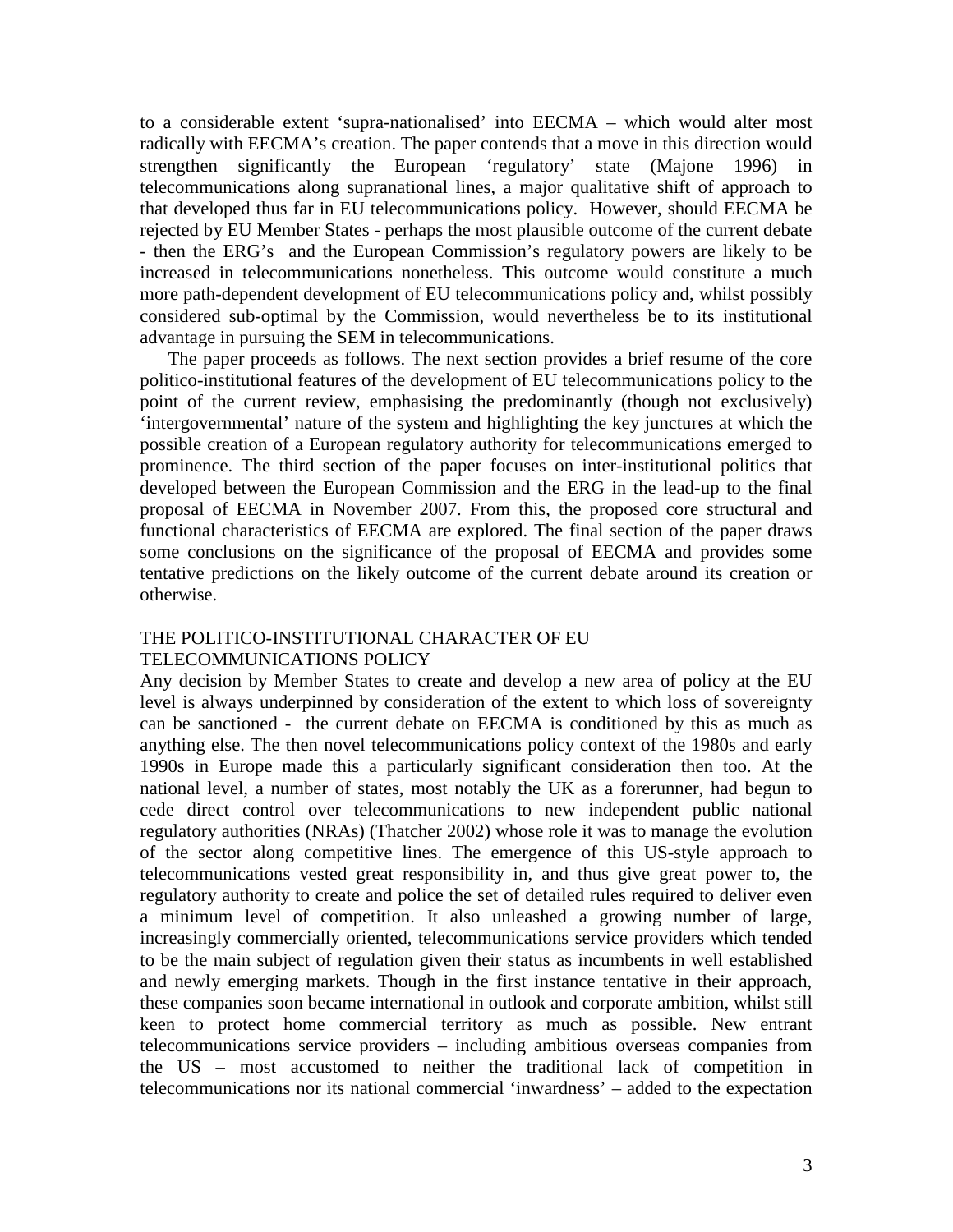that telecommunications should develop along international lines (Curwen and Whalley 2004). On the demand side, the intensification of the most recent phase of economic globalisation through the 1980s prompted multinational enterprise telecommunications customers to exert pressure for telecommunications services – both traditional basic and newer value added – to be made available to them to facilitate their international corporate function.

All these important changes combined in the EU to suggest to the European Commission that the coordination of telecommunications market regulation might be at the very least explored as a means of facilitating the future development of the sector (European Commission 1984). Given the nature of the EU, with 10 and, as the 1980s proceeded, 12 different telecommunications sectors, the Commission quickly came to the opinion that a legislative package would be required to frame the internationalisation of telecommunications governance to the EU level. However, it was also clear that any movement towards the Europeanisation of telecommunications through the EU route was likely to be conducted tentatively. The European Commission's 1987 Green Paper on creating the SEM in telecommunications (European Commission 1987), whilst bold in its overall goal, was more modest in the proposed measures to achieve it. The paper was deeply equivocal in nature in terms of its reflections on telecommunications liberalisation. On the one hand, it argued for EU-wide competition in the markets for telecommunications terminal equipment and value-added services. It also called for the separation of what were then termed operational and regulatory functions, the implication being that the PTT administration, or evolving variant thereof, could no longer determine the conditions for a sector in which it was, or would become, a market player. On the other hand, the Green Paper declared the right of Member States, where desired, to maintain on a monopoly basis so-called reserved services, principally voice telephony.

The tentativeness of the European Commission reflects the classic position of political fragility which any EU institution keen to effect Europeanisation in a policy area faces (Humphreys and Simpson 1996). It is also indicative of the power differential existent between the national and the European level. The especially deep national centricity of telecommunications added resonance to the situation. Yet within merely seven years of the Green Paper's publication, EU Member States had agreed to liberalise all their telecommunications markets and infrastructures (European Council of Ministers 1993; European Council of Ministers 1994). What factors can explain such a swift and remarkable transition and what were its operational consequences for the governance of telecommunications in Europe? Most importantly, certain of the most powerful Member States of the EU – the UK, Germany and then France - became convinced that there were more opportunities than threats from the liberalisation of telecommunications domestically and internationally. Such views on the neo-liberal agenda in telecommunications were by no means identical (Hulsink 1999). Differences existed regarding the extent to which liberalisation should occur, as well as its timing (Humphreys and Simpson 2005). However, by the end of 1994, even the French, who were initially deeply reticent about liberalisation of voice telephony, became convinced that their domestic sector and its companies stood to benefit from telecommunications market opening internationally. The EU policy arena provided an important and relatively secure and controllable context for this to take place initially. The EU also allowed Member States like France, which still valued the public service traditions of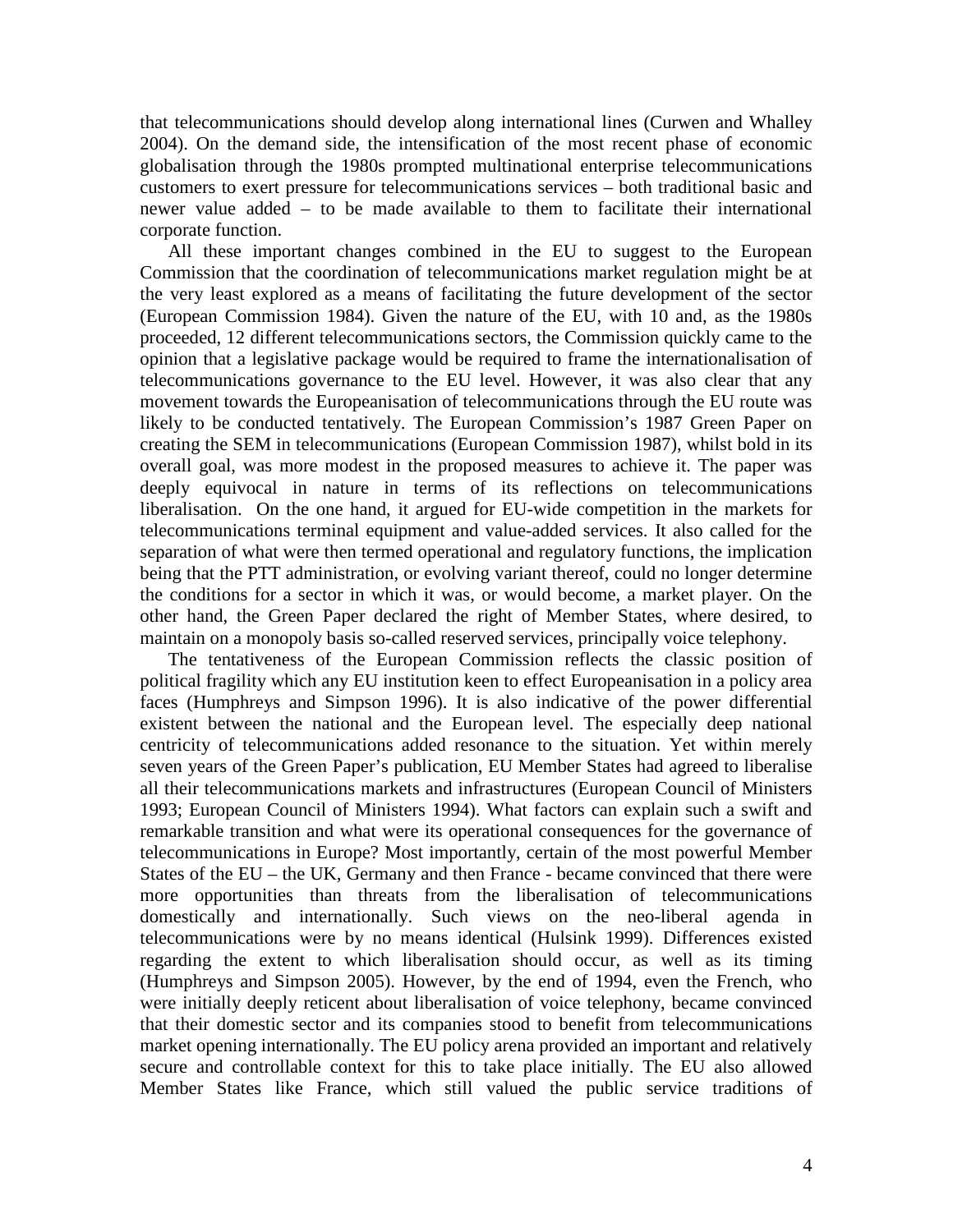telecommunications even in an increasingly competitive environment (Humphreys 1990), to ensure that legislative provision was secured at EU level to protect universal service in telecommunications. For the less enthusiastic of the EU liberalisers, the position was somewhat different. The smaller EU states, as well as Spain and Italy, were initially reticent about liberalisation. However, whilst for some there seemed little or no realistic chance of their domestic telecommunications service providers striking out successfully in international telecommunications markets, they became aware of the perceived material benefits of liberalisation from the early experiences of the forerunner in change, the UK. Here, rapidly modernising and competitive telecommunications services markets appeared to be instrumental in attracting large volumes of inward international foreign direct investment and in ensuring lower prices and improving quality in the offerings made available to customers, corporate business and private individual. The protections that were to be afforded too to universal service served to assuage further any concerns about deterioration in the public service underpinnings of telecommunications. However, a concern still remained about possible demise of the incumbent PTT in a new competitive environment, an issue which to some extent reverberates through the current debate on the creation of EECMA.

The EU institutional level, through the activities of the European Commission principally, played a major role in the relatively short journey to agreement on full liberalisation in telecommunications. A debate has arisen among communication policy scholars and political scientists on the roles which 'supranational' forces played in the move towards agreement among Member States to liberalise comprehensively their telecommunications sectors. Some emphasise the entrepreneurial role played by the European Commission in driving the EU telecommunications policy agenda forward (Sandholtz 1998). Others stress the essential 'intergovernmentalism' of the process, Thatcher (2001) arguing that, whilst a significant player, the European Commission acted much more as a partner of EU Member States. There is no doubt that the Commission was prepared to 'take on' Member States, as evidenced in its use of the article 86 procedure of the EU Treaty to force through liberalisation directives in terminal equipment (European Commission 1988) and services (European Commission 1990). This process effectively by-passed the Council of Ministers and was deemed universally by EU Member States to be undemocratic. However, the Commission was aware that most Member States – not least the most powerful in politico-economic terms – were in favour of the substance of the directives. The legal challenges presented to the Commission's action were rejected by the European Court of Justice (European Court of Justice 1991; 1992) thus raising the possibility of significant power to force through further telecommunications liberalisation being available to the Commission to exercise.

However, in practice, it has proven more anxious to pursue compromise and consensus among EU Member States. Since 1990, liberalisation directives have only been passed using article 86 as a matter of procedure, as a consequence of the legal cases of the late 1980s. Equally, the different developmental phases of EU telecommunications policy, which can be viewed as a successive series of policy equillibria (Simpson 2008), have been prefaced by major consultation exercises, these having taking place in 1992, 1999, and 2006 respectively. Such exercises have prefaced a major reorganisation and development of EU telecommunications policy pursued through the legislative route. In July 1993 Member States agreed to liberalise all voice telephonic services across the EU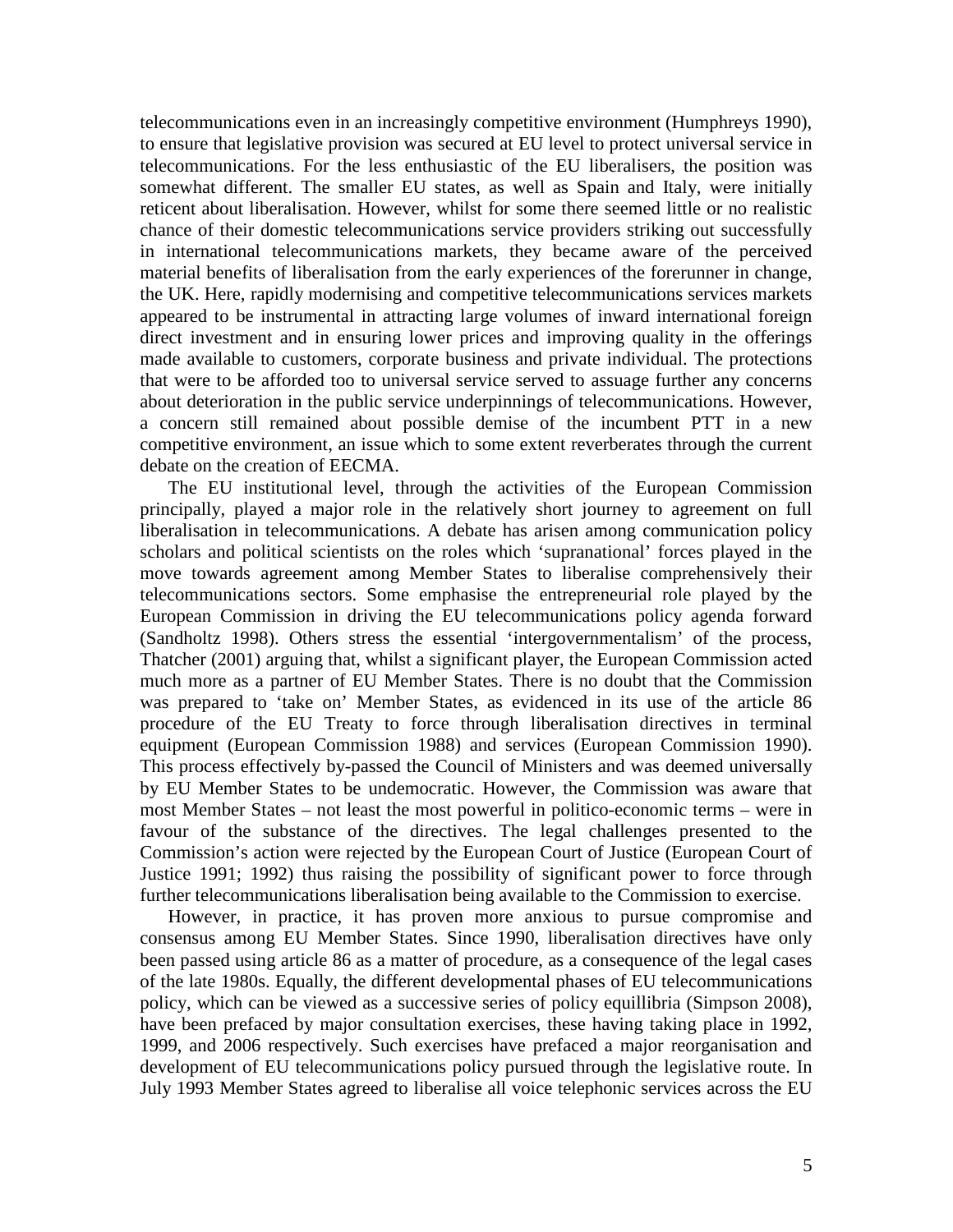by 1998 (European Council of Ministers 1993), proceeded a year later by similar agreement regarding telecommunications infrastructures (European Council of Ministers 1994). This required a battery of subsequent legislation, both liberalising and harmonising in scope, including legislation setting minimum standards for universal service (Natalicchi 2001). In 2003, as a result of the review launched in 1999, the EU undertook a legislative rationalisation telecommunications regulation where the by then expansive number of directives framing the functioning of the sector was reduced from 20 to 7 in a newly named Electronic Communications Regulatory Framework (ECRF). The current ECRF review aims to undertake further significant rationalisation, the aim being to remove as much sector specific ex-ante regulation from the system as possible, instead leaving the governance of most telecommunications markets to the general EU competition law framework, an area in which the EU's powers are particularly welldeveloped.

Thus, since the late 1980s, it is clear that a well established, developing system of legislation has couched the evolution of the telecommunications sector across the expanding EU. In this respect, EU telecommunications policy can be described as 'supranational' in nature. However, the vast majority of the legislative measures agreed by Member States are in the form of directives which give considerable scope to Member States to interpret them within the relevant national legal tradition. Much more significantly, an examination of the implementation and day to day functioning of the regulatory framework yields important insights into its character. The more well established and detailed EU telecommunications policy has become, the more elaborate is the regulatory apparatus and more intensive the regulatory workload across the EU to deliver its various parameters, despite recent moves to legislative rationalisation. Here, it is possible to argue that telecommunications provides a clear example of the creation and functioning of a 'regulatory' state in Europe (Majone, 1996; Seidman and Gilmour 1986). A complex two-level, pluri-lateral governance network (Humphreys and Simpson, 2008) has developed across the EU in which a variety of public regulatory actors interact in the functioning of the sector. This network, operating at national and EU level, is predominantly, though not exclusively, intergovernmental in nature, even regarding policy deliberation which occurs in European level contexts. Therein lies the key to understanding the proposal by the European Commission, whose motivations are inherently European, of EECMA.

In practice, the substance of the legislation comprising the ECRF is implemented on a 'day to day' basis by a series of National Regulatory Authorities (NRAs). At the EU level, the European Commission has played an important role in policing the implementation of the telecommunications regulatory framework, though its scope for action is de-limited by the institutional resources at its disposal. Since the agreement to liberalise fully telecommunications across the EU, the Commission has taken considerable pains determine the degree to which Member States have fulfilled their obligations under the framework. It has required regular reports from NRAs on the competitive conditions in their telecommunications markets and has published regular reviews of the telecommunications sector, in which concerns about various aspects of the development of competition in the markets of its Member States have been voiced (see Humphreys and Simpson 2005, Chapters 5 and 6). An important feature of the EU telecommunications regulatory framework has been the existence of regulatory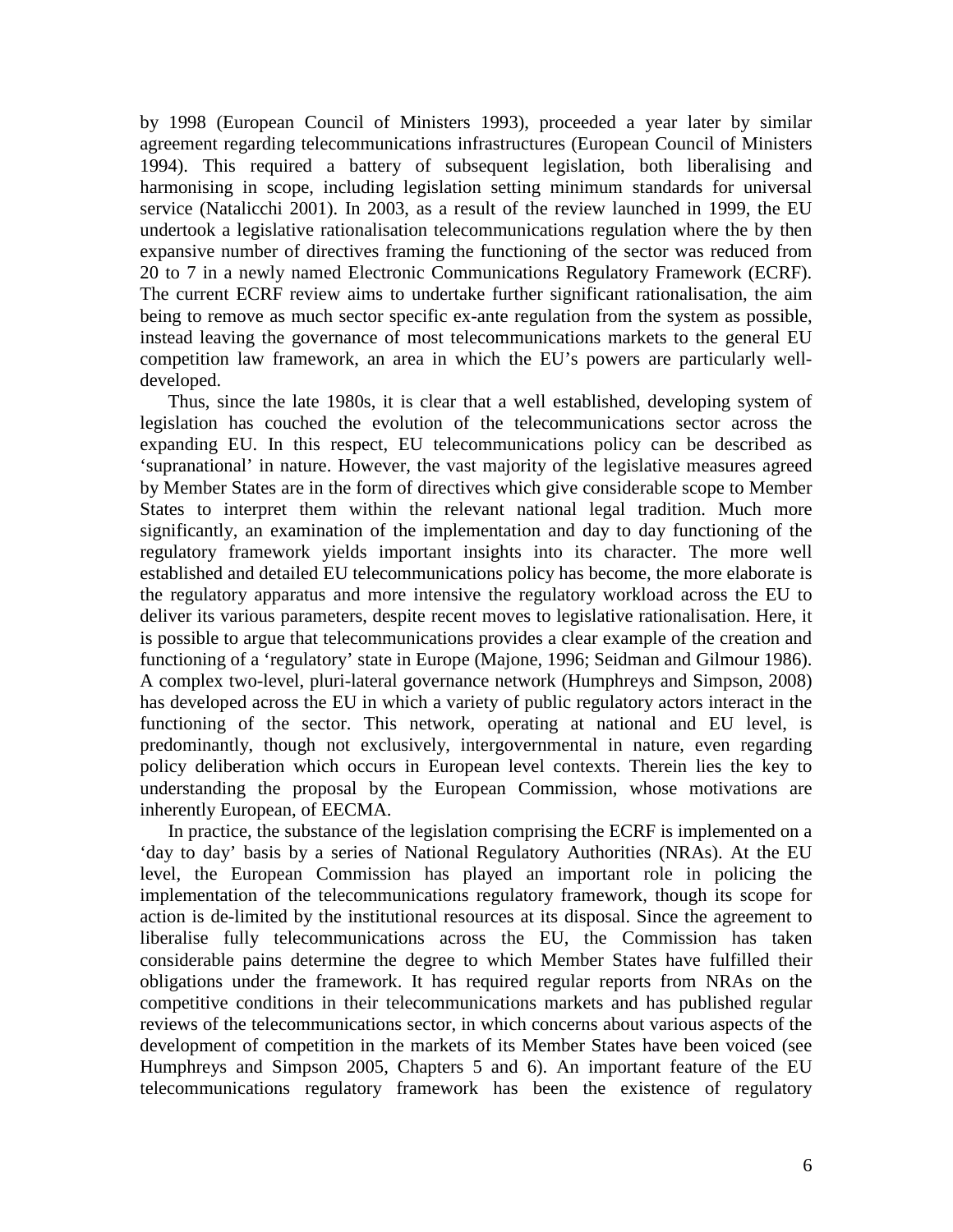committees of experts at the EU level. One of the earliest of these, the Open Network Provision committee was particularly influential in developing agreed positions on the regulatory functioning and subsequent development of telecommunications at EU level. As the telecommunications regulatory framework has become more substantive, these committees have increased in importance.

A major development was the creation of the European Regulators Group as a consequence of the 1999 review of electronic communications. This independent (i.e. not established as part of the formal EU decision-making framework), advisory committee contains representatives from the EU's telecommunications NRAs and is, importantly, resourced - and Chaired in a non-voting capacity - by the Commission. The ERG's modus-operandi is essentially 'intergovernmental' in nature, though the presence of the Commission has afforded the latter a kind of supervisory perspective which has proved fundamentally important in influencing the proposal to create EECMA. In essence, the Commission has, by its own admission, aimed towards the creation of some kind of regulatory partnership with Member States' NRAs. By contrast, the relationship between the ERG and the European Commission has been recognised as difficult in the first instance, though improving (Reding, 2007) reflecting the tension that has existed between the national and the EU level for a considerable part of the history of EU telecommunications policy.

Thus, EU Member States and the European Commission though having resolved to pursue the common goal of liberalisation in telecommunications have often been uneasy co-participants in the enterprise. The Commission has been motivated by the functional goal of creating and administering the EU telecommunications regulatory framework, as well as cementing politically its institutional role in the European and global telecommunications policy landscape. National Member States - and to a lesser extent their NRAs – have struggled with a core dilemma of neo-liberalism: the pursuit of internationally competitive markets holds the attendant risk of damaging national commercial interests. As a consequence, often Member States have aimed to create only the degree and pattern of competition that is perceived to be in the national, not necessarily the European, interest. The consequence has been efforts by the Commission to see transferred to the European level (not necessarily its own institutional quarters) sufficient policy leverage to make the neo-liberal project in telecommunications across the EU a 'European' project. The corollary generated has been efforts by Member States at resisting this.

The 'article 86' controversy of the late 1980s was the first sign of such tension, and though legally 'victorious' the Commission emerged from this incident clear that it needed to pursue the development of telecommunications in a consensual manner. Nonetheless, the 1994 Bangemann Report recommended the creation of a European level regulatory authority for telecommunications (Bangemann Report 1994). This idea was not pursued by Member States, yet it re-surfaced in two subsequent, related, reviews of the mid to late 1990s, the 1997 review of the regulatory consequences of ICT convergence (European Commission 1997) and the subsequent 1999 Review of Electronic Communications (European Commission 1999). As part of the negotiations leading to the ECRF which the latter review prefaced, the Commission proposed the creation of a High Level Communications Group, composed of members of NRAs, on which it would be granted have voting rights. This proposed injection of 'Commission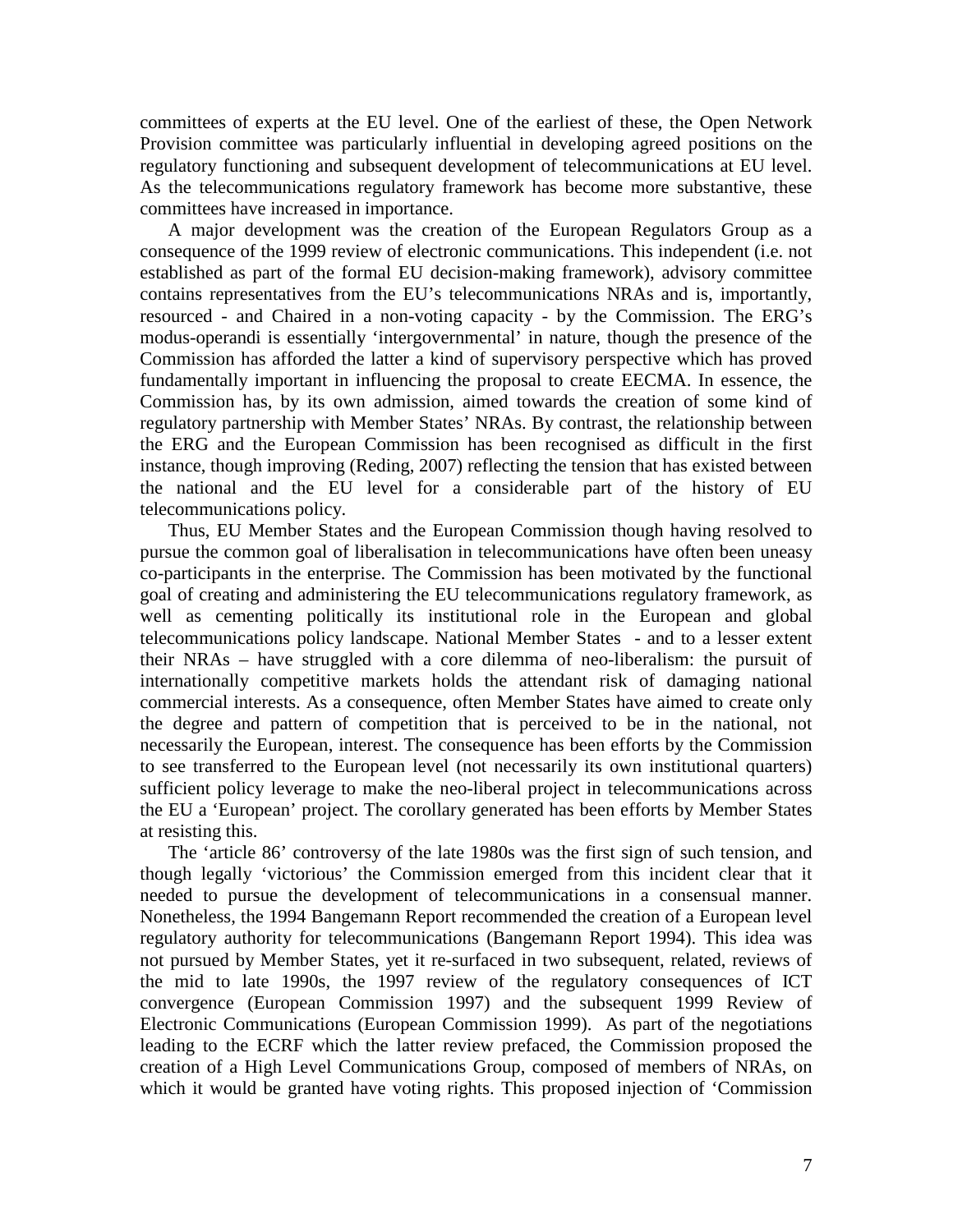supranationalism' was fiercely resisted by Member States, resulting in the creation of the ERG by way of compromise, a much more path dependent outcome in structure and function.

The negotiations leading to the ECRF also witnessed a struggle for regulatory power between the Commission and Member States over the right to veto NRA decisions related to the designation of Significant Market Power in domestic telecommunications markets. Here, the Commission gained highly significant ground, accruing right to veto NRA decisions regarding the designation of operators as having SMP and the designation of new telecommunications markets requiring ex ante sector specific regulation. The Commission, did not, however, acquire a much coveted right of veto over regulatory remedies prescribed by NRAs (Humphreys and Simpson 2005), something which has resurfaced as key issue of contestation in the current review of the ECRF.

## THE 2006 REVIEW OF THE ELECTRONIC COMMUNICATIONS REGULATORY FRAMEWORK AND THE EUROPEAN TELECOMMUNICATIONS MARKETS **AUTHORITY**

The EU's latest review of its regulatory framework in telecommunications illustrates two contrasting features of the evolving system. On the one hand, the extent to which the regulatory state in telecommunications has become embedded at the national and European levels is strikingly in evidence. Yet on the other, it is also clear that a comprehensive, efficiently functioning SEM in telecommunications has by no means been completed. In June 2006, the Commission launched a by now familiar (this time two phase) consultation process on further possible modification of the ECRF, through laying out a series of proposals for interested parties to reflect upon. These modifications had six main dimensions: the creation of a new approach to regulation of the radio spectrum; action to rationalise and make more efficient the well-established system of telecommunications market reviews undertaken by NRAs in conjunction with the Commission; a series of measures with the goal of consolidating the SEM in telecommunications, prominent among which was the proposal of a right of veto for the Commission over market remedies; a series of measures focused on improving the public service dimension of telecommunications provision; a proposed new set of regulatory requirements on NRAs and communications services providers to improve security; and four measures of what were described as a modernisation and updating kind, the most substantive of which was the repeal of the 2000 Regulation on local loop unbundling (European Parliament and Council 2000) such was the degree of competition now deemed in existence in Member States' local loops (European Commission 2006a; European Commission 2006b). Very importantly, at this juncture any proposal to create EECMA was highly conspicuous by its absence.

However, a year later, in November 2007, after the consultation phase had concluded, the Commission released a report to Member States in which its proposed changes were re-presented under three broad categories, the proposal of EECMA assuming centre stage in one of these. Under the heading of so-called 'better regulation' came a radical and what has turned out to be unpopular proposal to reduce, from 18 to 7, the number of telecommunications markets subject to ex-ante regulation, as well as ones to simplify the market review procedure and radio spectrum regulation. A second category, 'connecting with citizens' grouped the initial proposals for universal service and security. Thirdly,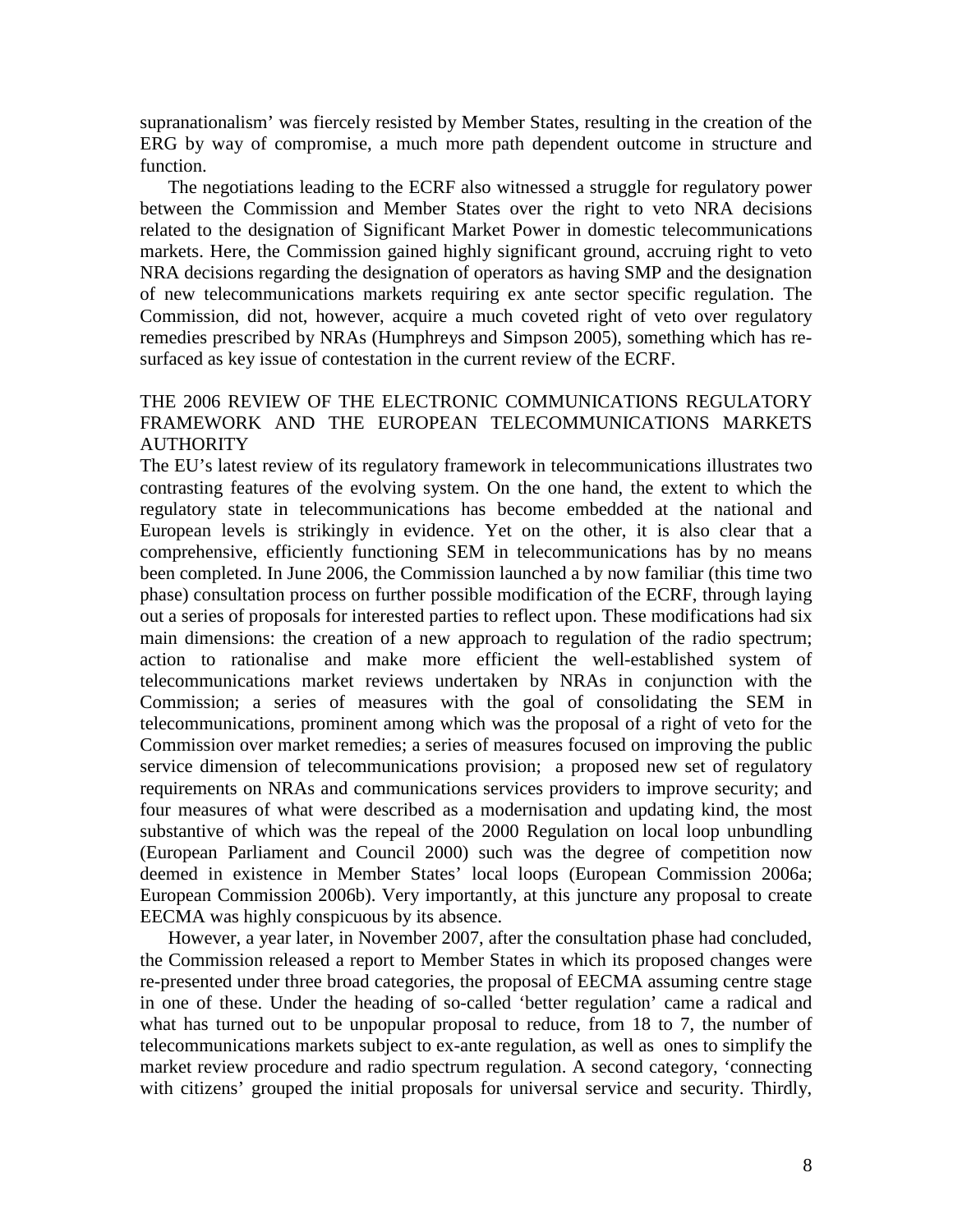'completing the single market in electronic communications' now contained the proposal to create EECMA based on the persistence of 'regulatory inconsistency and distortions of competition' (European Commission 2007a: 4). EECMA would also be accompanied by a strengthening of the independence and regulatory enforcement powers of NRAs. The formerly most controversial element of the initial proposals, the proposed right of veto on remedies for the Commission, was now described as an oversight role to be undertaken in cooperation with the new authority, which had by now eclipsed it as the most controversial element of the proposed alterations to the ECRF. The revised proposals were accompanied by two new draft directives and a draft regulation related to the establishment of EECMA.

In its summary review document, the justification for EECMA was couched in terms of strong signals sent to the Commission as a result of the second phase of the consultation on the ECRF review. Here, the Commission reported criticism of the ERG's performance which it was argued delivered 'only loose coordination among regulators' and a '"lowest common denominator" approach'. Despite this, it was acknowledged explicitly that 'Member States had reservations about "ceding powers" to the Commission' (European Commission 2007a: 9). The industry support which the Commission so often in the past drew on to justify its action was also present now, though far from overwhelming in nature. The Commission claimed that new telecommunications players along with 'some' (ibid) incumbents were in favour of either institutional reform of the ERG or a stronger role for the Commission, though neither of these preferences suggest automatically the creation of an entirely new organisation like EECMA. The following section examines the politics behind the proposal of EECMA focusing on the relationship between the Commission and the ERG in the period preceding its emergence. It also analyses the proposed institutional features of EECMA explaining in the process how in its current guise the proposal marks a radical departure from the kind of evolutionary path assumed by EU telecommunications policy to date.

#### THE EUROPEAN COMMISSION, THE ERG AND THE POLITICS OF EECMA

The proposal by the European Commission of EECMA was not included in either phases of the consultation on the review of the ECRF. However, in June 2006, Viviane Reding, the information society and media commissioner, announced the Commission's intention to create a European level regulatory authority for telecommunications in order to deliver a more effectively functioning EU telecommunications market (Financial Times, 28.6.06; European Voice 16.11.06). It appears that the Commission's ongoing conflict with the German government over proposed legislation to afford a regulatory holiday to the German incumbent Deutsche Telekom to allow it to invest in broadband infrastructure free from competition, was a significant factor in strengthening the Commission's resolve to propose EECMA (European Voice, 16.11.06). However, the debate on the best way to ensure that so-called Next Generation Networks are deployed as quickly as possible is very much an open one and unlikely to be resolved by the creation of EECMA or a variant thereof. The Commission's final report on the review was claimed to have been delayed by several months due to its desire to smooth the proposal to introduce EECMA (European Voice, 30.8.07).

The creation of the new authority along the lines proposed by the Commission would involve, effectively, an institutional 'supranationalisation' of the ERG. The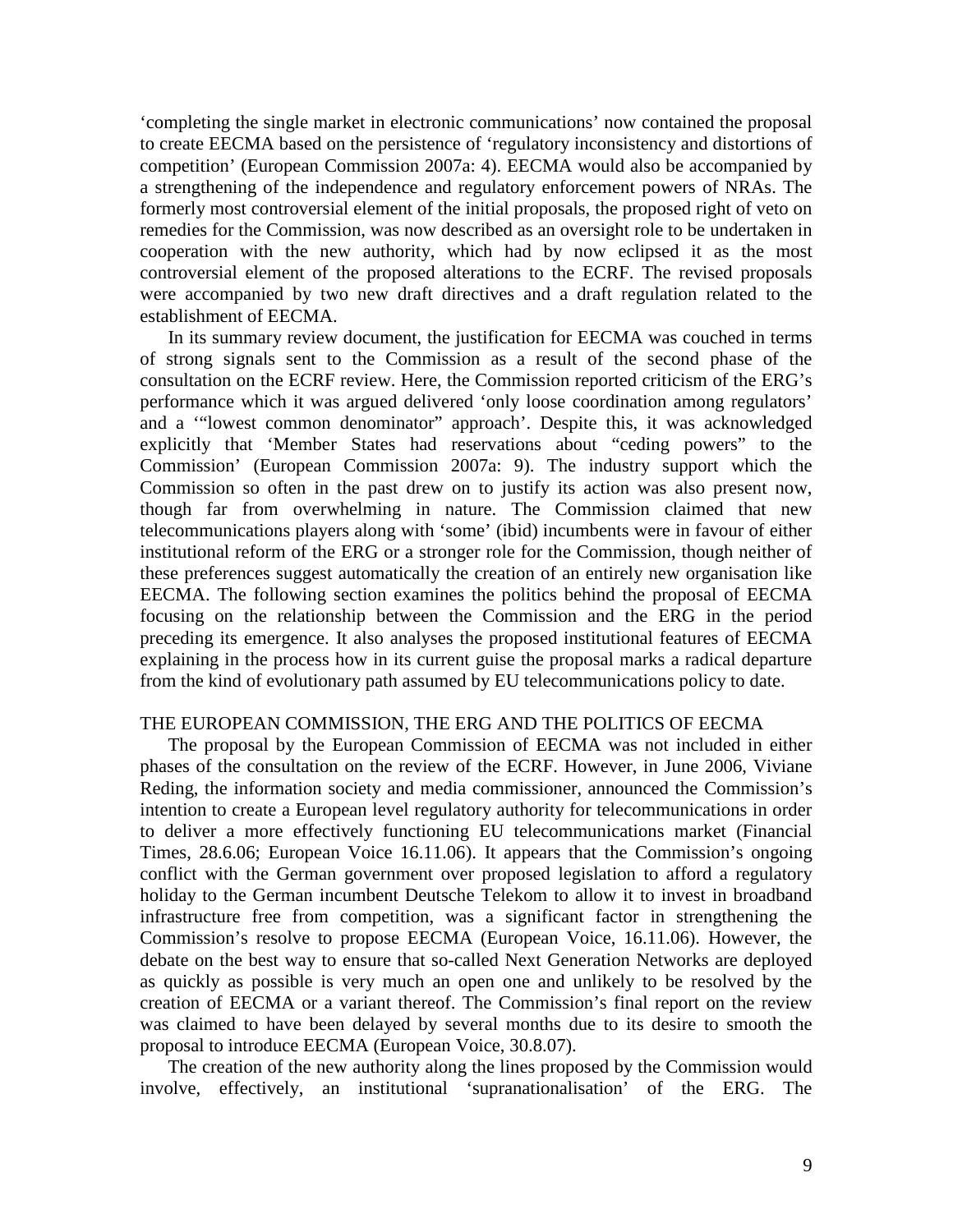Commission's declaration of intent signalled the onset of a period of negotiation between itself and the ERG right up to the point of the publication of the final proposals to Member States in November 2007. Analysis of this gives a clear indication of the fractious politics of the initiative, where the Commission and the ERG's Head 'often did not agree with each other' (Reding 2007c: 10) on the former's admission. The idea for EECMA seems also to have been bound up in the bid by the Commission, articulated at the outset of the consultation, to secure extension of its veto to the regulatory remedies proposed by NRAs. In November 2006, in an apparent softening of her initial stance, Viviane Reding, Information and Media Commissioner, wrote to the ERG, appearing to use the proposal to create, what was at that time described as '"the enhanced ERG"', instead of pursuing extra Commission powers regarding remedies. She here claimed willingness to 'give serious consideration to the option of relying in future on the ERG and national regulatory authorities for more consistency in the internal market'. However, tellingly, she also noted that 'concrete proposals are needed for new institutional arrangements that would transform the ERG into a more efficient and more accountable permanent body with independent powers for ensuing consistency in the application of the regulatory framework (Reding 2006a: 2). The intention was that the ERG 'would be transformed, by means of a legal instrument to be adopted by the European Parliament and the Council of Ministers into a new permanent and independent body responsible for electronic communications networks and markets' (Reding 2006a: 4, emphasis in original).

This bargaining position was re-emphasised by Fabio Colasanti, deputy to Reding, in a follow-up communication to the ERG which took place after a meeting between both parties in January 2007. The political carrot for the ERG presented here was the possibility of taking over regulatory control for the enforcement of the 'article 7' procedure or, more specifically, a proposed modified form to include remedies. This would also clearly have dissolved the brewing discontent over the Commission's desire to extend involvement here. The less politically involved alternative was also presented, namely that the ERG undertake such work in an advisory capacity only (Colasanti 2007) leaving the consequent regulatory enforcement duties to the Commission, something more akin to the current role of the ERG. Somewhat boldly, the Commission, in this communication, also raised the possibility of the new regulatory body assuming some responsibility for communications content regulation, this justified on the basis of the move in this direction made by some NRAs (ibid), giving a strong flavour of the ambitious mood the Commission appeared to be in.

In late February 2007, the ERG provided a detailed position on the Commission's proposals expressing outright opposition to the use of a 'veto as a formal oversight mechanism' (Viola 2007: annex 2, p1) contained in both of the institutional options presented to it by the Commission. Instead, it put forward a much more limited development of the so-called current Article 7 provisions (relating to the Commission's veto over SMP matters) into a 'more streamlined and targeted approach' (Viola 2007: annex 2, p2). Here, after 2010, NRAs would provide market reviews to the ERG which it would scrutinise, though only at the request of an NRA or the Commission, or its own self-initiative. In fact, consideration of Article 7 issues, it argued, would become the exception rather than the rule. This was justified on the rather dubious assumption that by then '"consistency" will become less and less of an issue' (ibid). The ERG was more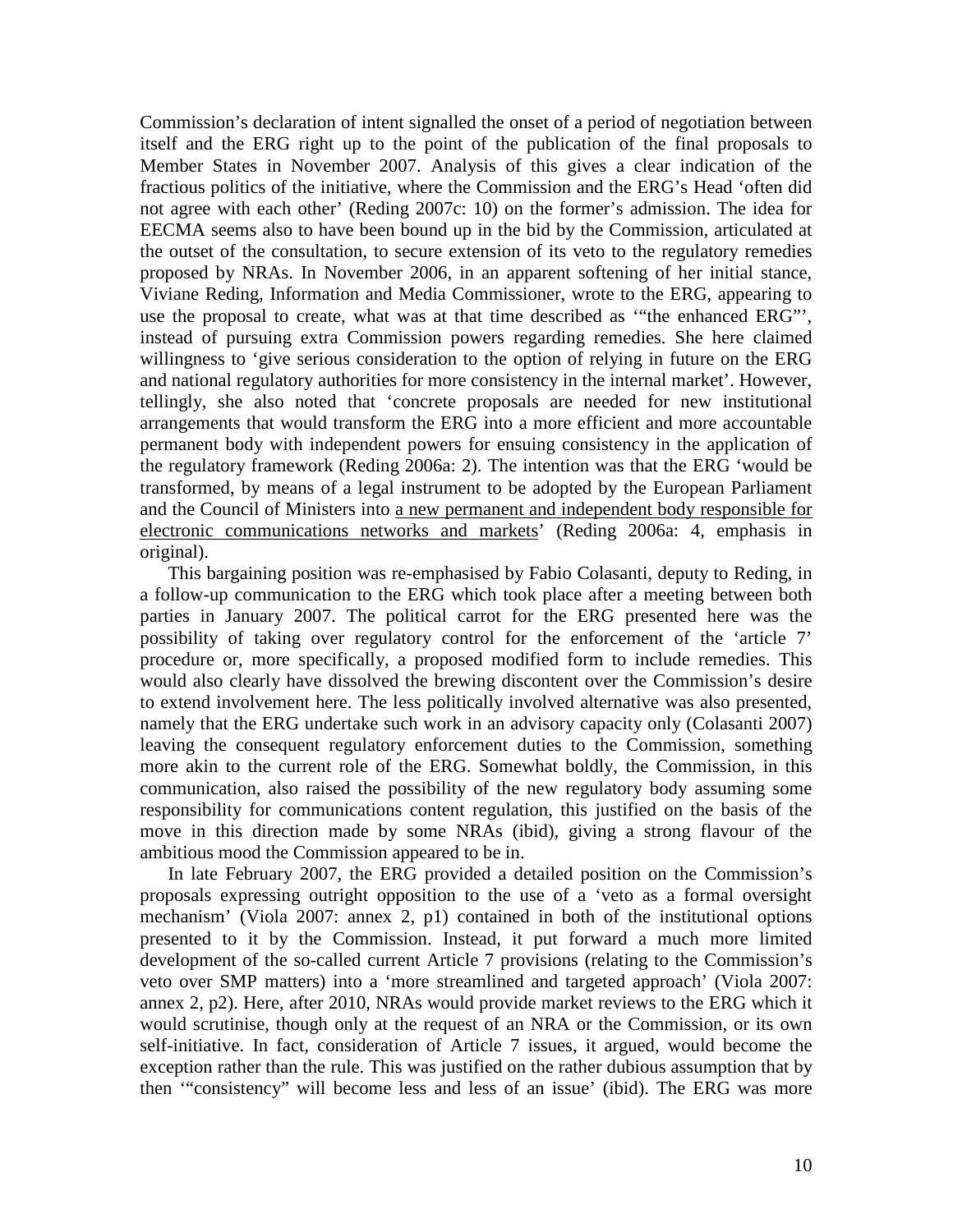amenable to extending its powers in respect of 'a regulatory "coordination" function, rather than on article 7' (Viola 2007: annex 2, p3).

Taking this forward, the ERG posited three possible scenarios for extending its powers. First, some formalisation of its advisory role in the specific production by the Commission of legislative proposals in telecommunications could occur. This role could range from providing advice before the Commission writes a proposal, to mandating the ERG to create a legislative proposal itself for automatic consideration by the Communications Committee. Interestingly, the ERG urged the Commission to increase the latter's involvement in the legislation formation process in any event. Second, the ERG could be granted a formal role in the legislative process possibly in addition to the first option. Here, it was proposed to give it the remit of forming a comitology committee to deal with issues arising from Commission Decisions which were themselves the responsibility of NRAs to implement. With regard to Directives and Regulations, the ERG suggested that it might be given 'one or two readings of draft legislation prior to readings by the European Parliament' (Viola 2007: annex 2, p5.). Third, the ERG argued that the responsibility for decision-taking could be given to the ERG where it 'would have the power to define and implement a European strategy in those areas where coordinated action was warranted. NRAs would remain central constituent parts of the "federal" system' (ibid). The legal measures thus created by the ERG would be binding on all NRAs and Member States. Clearly, each of these options suggested strongly that the ERG was not averse to the strengthening of its powers. However, it did not want its institutional status changed in the process from fundamentally 'intergovernmental' to 'supranational'.

The ERG was careful to point out, however, that pursuit of any of these three options would 'require the development of clear subsidiarity-based criteria to define more precisely the class of areas where coordinated and/or centralised action was warranted' (ibid). The ERG also took significant pains to emphasise how it was developing its regulatory competence through self-initiative. Here mentioned were studies on how to promote regulatory best practice; the undertaking of remedies case studies and the establishment of regulatory knowledge centres among NRAs (Viola 2007: annex 1, p3). Two weeks prior to the Commission's mid-November 2007 publication of its proposals for the modification of the ECRF, the ERG put forward a final position statement with a view to influencing the outcome of the Commission's deliberations. Essentially reiterating its previous position, the document again tried at length to demonstrate how the ERG had made significant achievements already, going beyond what might reasonably be expected from a consultation body. It made detailed reference to the series of reform measures (enunciated in the Madeira Declaration) enacted at the end of 2006, amounting to what it described as 'a major step-change'. Notable among these is an agreement with the institutionally overlapping International Regulators Group to ensure that the ERG's Secretariat would be in the future better resourced financially to undertake its business. The ERG also introduced majority voting. This can be seen as a move to align further the ERG away from the EU and the Commission - it certainly appeared to be interpreted as such by the latter.

The ERG made specific policy proposals falling short of the degree of Europeanisation the Commission had in mind. A formalisation of the cooperation between the Commission's Article 7 Task Force and the ERG's Article 7 Expert Groups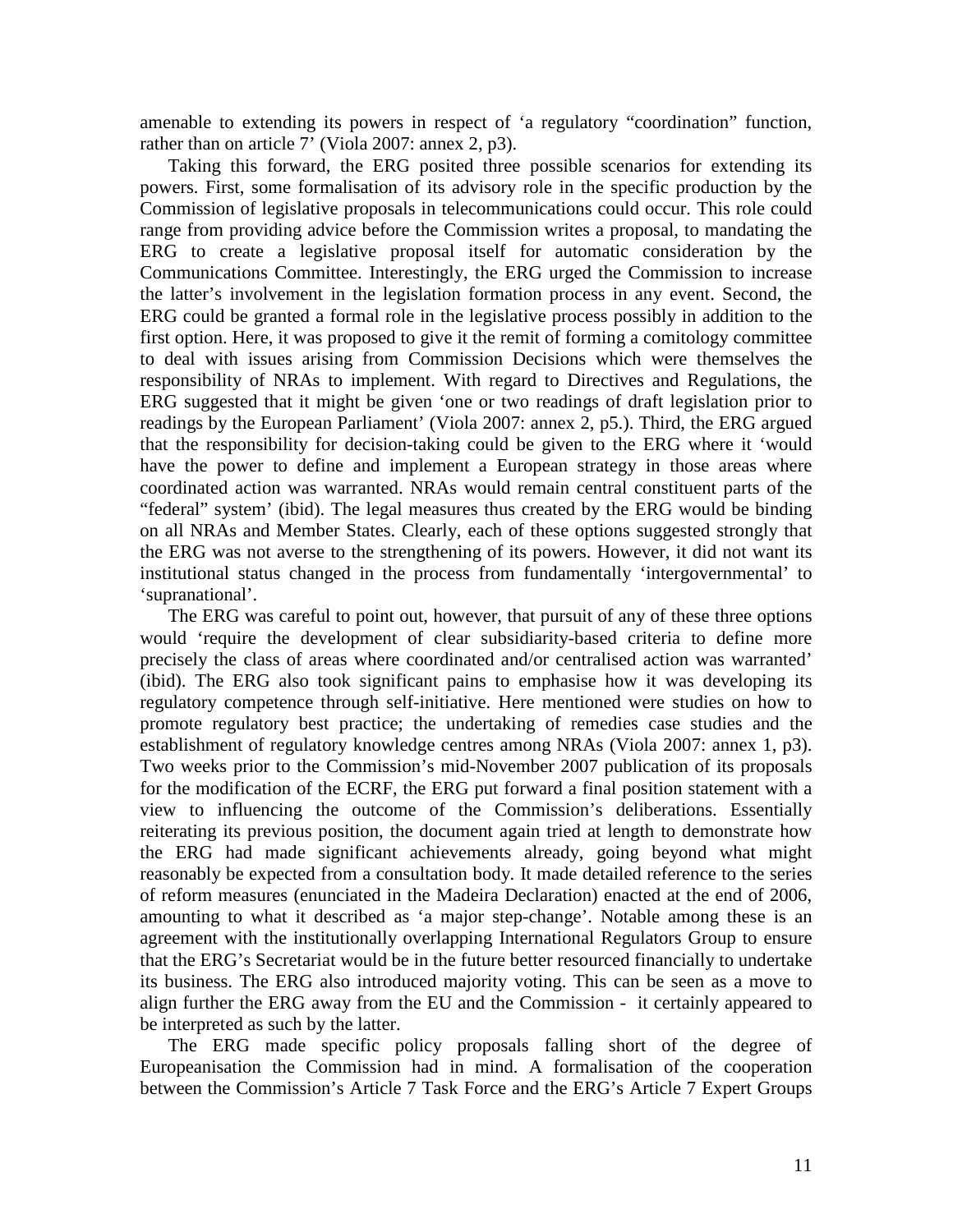was advocated. Second, it was argued that the Commission should engage in a formal consultation procedure with the ERG whose subsequent opinions would 'enhance regulatory certainty for stakeholders' (Voila 2007b: 3). Third, it was argued that the Commission could invite the ERG to work with it on the drafting of implementation measures related to the ECRF, such as Recommendations and Guidelines. Finally, the ERG offered to involve the Commission at an earlier stage in the drafting of its work programme. The ERG Chair argued that 'amendment to the ERG Decision could reflect the proposals outlined…with minimum delay, and at minimum cost and bureaucratic impact, and in particular without the need for a complex and lengthy legislative process' (Viola 2007: 4).

## EECMA: INSTITUTIONAL FEATURES AND POLICY IMPLICATIONS

The Commission issued its proposals for reform on November 13 2007, which essentially reflected its position held in the negotiations with the ERG throughout 2007. The draft regulation that would establish EECMA gives a clear indication of the extent to which, if agreed to by Member States, it would create supranational institutional authority in EU telecommunications governance. EECMA would be an independent body established at the EU institutional level, accountable to the European Parliament. Very importantly, it would only play an advisory role for the Commission on core regulatory matters. EECMA would be established according to the general principles created in 2005 by the Commission, and recently further elaborated (European Commission 2008) for the functioning of European regulatory agencies. It would be governed directly by a Board comprising the heads of the EU's telecommunications NRAs (European Commission 2007b).

The Commission was unequivocal, in proposing EECMA, in its criticism of the current pattern of regulation in the ECRF. Appearing not to take account of the aforementioned changes in ERG voting, it was particularly critical of the modus operandi of the ERG where it argued that consensus-based decision-making meant that 'common approaches [were] difficult and slow to achieve' or even 'impossible' where substantial differences existed between regulators. It cited a number of regulatory deficiencies in the ERG's performance, such as divergent remedies at the national level, variations in rights of use conditions, the existence of different numbers nationally for the same transnational service and ineffectual handling of cross-border disputes (European Commission 2007: 16). The Commission was also overtly critical of the IRG, hinting at an unsatisfactory relationship between it and the ERG where the former 'influences Community regulatory approaches [yet] has neither any obligation to implement Community Law nor any duty to report to the Commission' (European Commission 2007: 5). In a subsequent explanatory communication from Vivane Reding to the ERG, in December 2007, the legal establishment of the IRG as a private law body was criticised as 'add[ing] some complexity and yet another player to the regulatory process in addition to the ERG' (Reding 2007c: 5). The ERG reacted by indicating its view that the proposal 'appear[ed], at a *prima-facie* analysis, not to be in line with the evolution of the cooperation amongst regulators toward a federal and non-bureaucratic model, as advocated by the ERG' (ERG 2007: 1).

In dismissing the possibility of creating a strengthened ERG with more incisive decision-making powers (instead of EECMA) through instigation of majority voting, the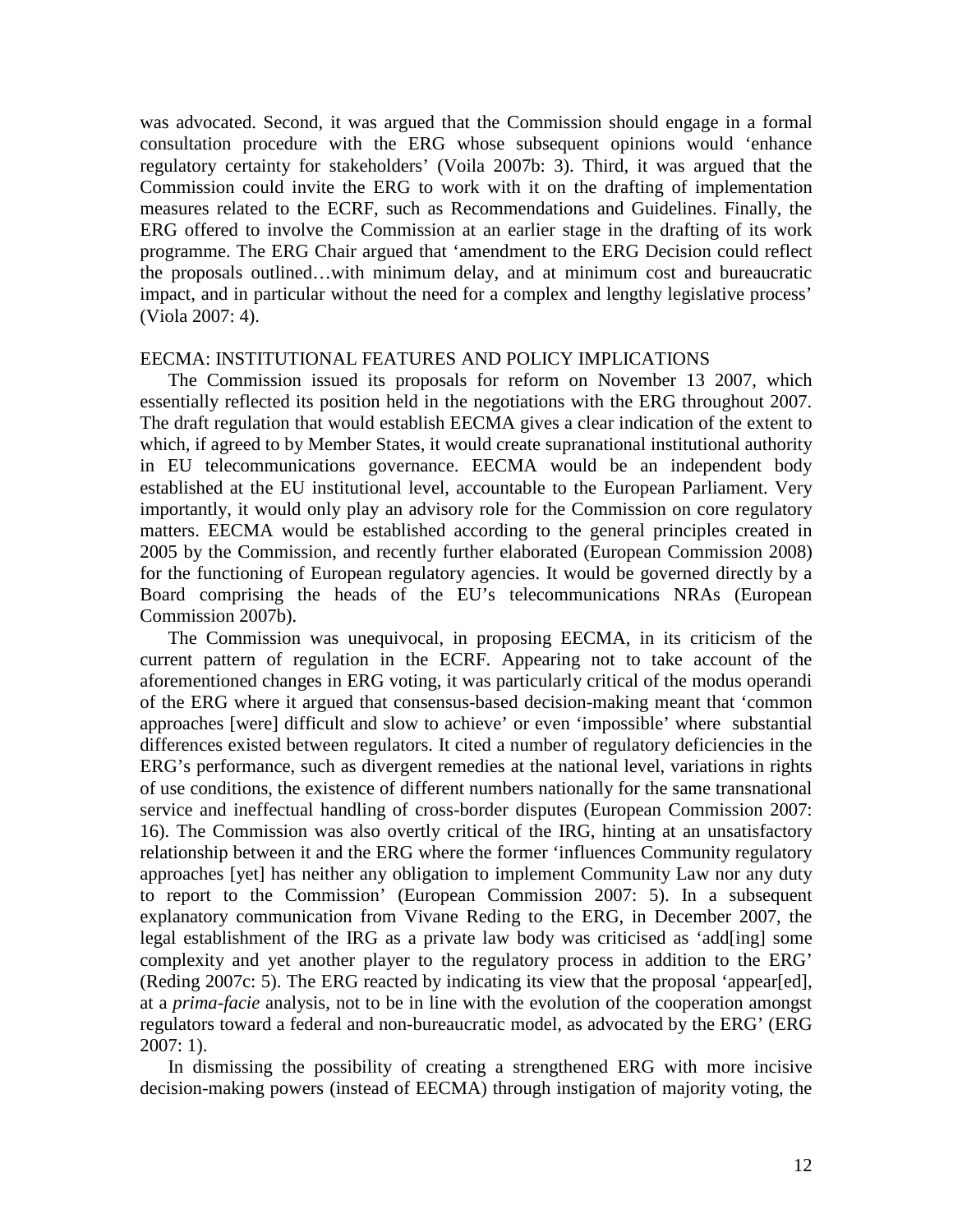Commission argued that, procedurally, such a change would still not allow the ERG to issue binding decisions on its members, since legally only the Commission is able to do this (European Commission 2007: 6). The Commission also argued that, structurally and procedurally, the ERG needed a major overhaul requiring an injection of resources that could only come from the EU, since 'the Commission must be sure that its opinions and advice are transparent, accountable and independent' (ibid). The only solution, argued the Commission, was for the ERG to be transformed into 'a Community body subject to the same rules of administration and budget that apply to all community bodies' (ibid), thus serving to internalise the kind of detailed work essential to the smooth functioning of the 'regulatory' state at the European and national levels in telecommunications.

The clear supranational nature of EECMA is evident in the Commission's claim that it would reinforce the powers of NRAs 'by taking over the functions of the ERG and giving them a robust and transparent foundation in Community law' (ibid). EECMA was also necessary to deal with a growing number of regulatory issues of a transnational nature which were not within the remit, by definition, of NRAs. Here, mobile and IP based services were specifically mentioned. Initial plans in the review for the creation of a separate agency for the regulation of radio spectrum were dropped by the Commission (European Voice, 30.8.07), further enlarging the potential remit of EECMA in an important and expanding regulatory sub-field of communication. In creating EECMA, it is clear that the Commission anticipates a comprehensive attitudinal transformation among NRA members that would make it up, itself a classic element of supranationalisation. EECMA's proposed Board of Regulators would 'comprise the heads of NRAs and will work in the Community interest' (European Commission 2007: 9) which is something rather different from the operational philosophy of the ERG. It has also been reported that the Commission intends EECMA to be much less consultative than the ERG has been (European Voice, 30.8.07).

The specific details of the draft EECMA regulation gives a strong indication of its functional breadth where article 3 specifies as many as nine different general activities broadly around issuing opinions and providing assistance at the request of the Commission, dissemination of information to market players, as well as taking specific 'European level' decisions on rights of use matters related to numbers from the European Telephone Numbering Space (European Commission 2007: 31). Article 4 of the directive indicates the kind of very close operational relationship which is likely to develop between the European Commission and EECMA, where the former could request an opinion 'on all matters regarding electronic communications' (European Commission 2007: 24). Clearly, this could create a very large workload and, given the complexity of the array of issues which the Commission has to deal with, the intention would appear to be to draw heavily on its expertise in the many specifically mentioned areas. Just some of these are: market definition, SMP and remedies; identification of transnational markets; specific national market analysis; provision of necessary information to end-users; quality of service; transparency measures in relation to local loop unbundling; key issues in relation to access and authorisations. In other words, such work cuts across the whole complex gamut of regulatory issues which are integral to the attempt to create and police competition in the telecommunications sector across the EU.

Articles 5 to 23 of the draft regulation specify in more detail the precise tasks which EECMA would be assigned. For example, in terms of market reviews, under article 6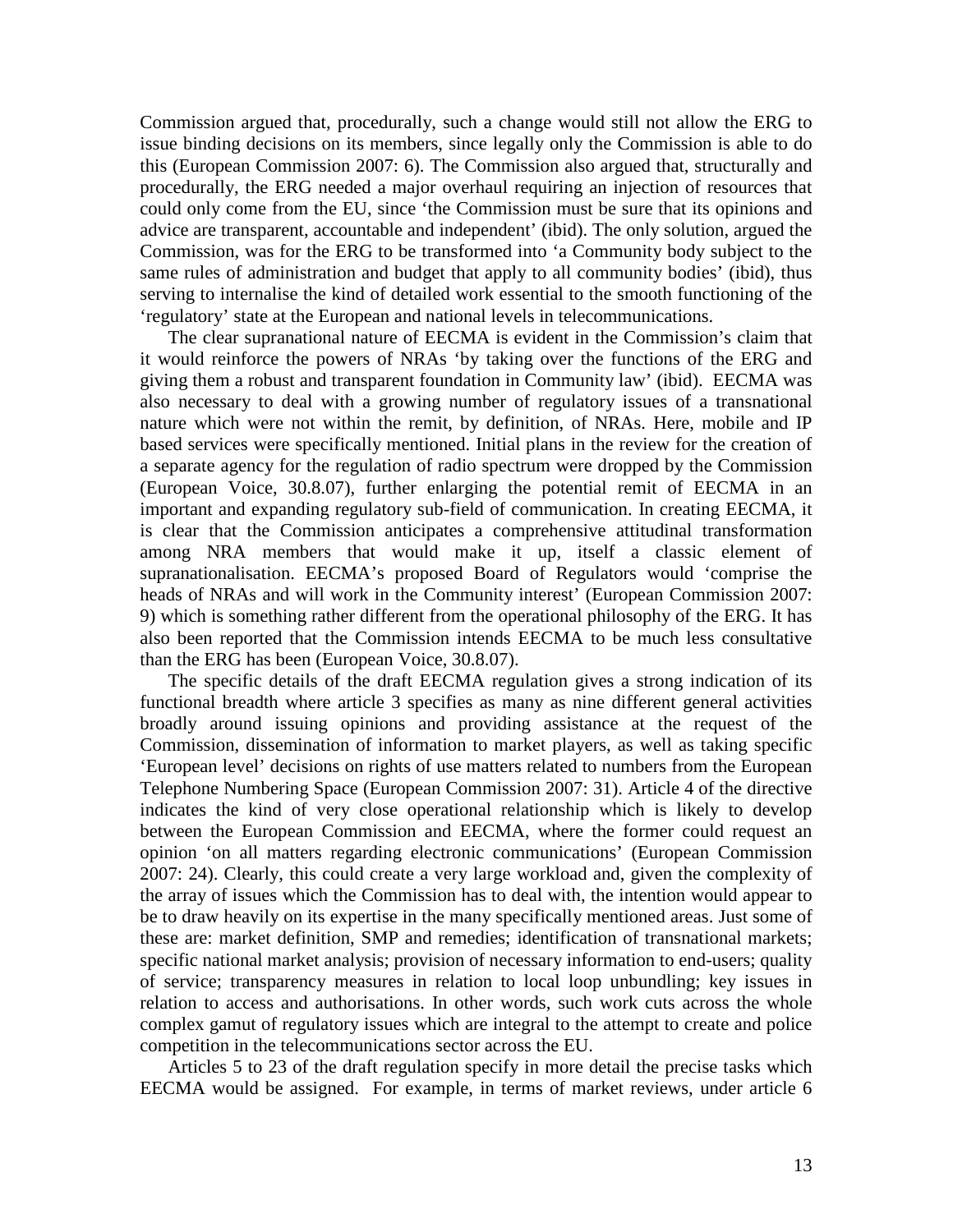EECMA would be required to put forward specific measures such as designating companies which it considers to hold SMP, for example, in situations where it finds ineffectively functioning competition (European Commission 2007: 26). The same situation broadly pertains regarding the definition and analysis of transnational markets (article 7). The Commission proposes that EECMA will take on the burdensome task of the annual review of the telecommunications sector hitherto assigned to it.

Structurally, as well as a Director and a Chief Network Security Officer, EECMA would be made up of a Board of Directors, an Administrative Board, a Permanent Stakeholders Group and a Board of Appeal. The key body, the Board of Regulators, would contain the Heads of the NRAs of each EU Member State, EECMA's Director and a non-voting member of the European Commission. Very importantly, the draft regulation to establish EECMA stipulates that the Board shall take action on the basis of a simple majority vote (European Commission 2007: 37). It would be responsible for undertaking the main bulk of EECMA's work, referred to in articles 4-23 of the draft regulation, including approval of its programme of work for a forthcoming year. The Administrative Board of EECMA would be responsible for the formal appointment of the Board of Regulators and the Board of Appeal. It would adopt annually the EECMA workplan (after consultation with the Commission) and annual report on EECMA's activities, both of which it would be required to send to the European Parliament, the Council of Ministers and the Commission itself (European Commission 2007: 36).

Reaction to the proposal of EECMA beyond the confines of the ERG, which would be most directly affected by it, has been, on the whole, equally negative. It has been claimed that the EU is not in a 'political mood…to set up more supra-national bodies' (Financial Times, 29.6.06). Rather, the EECMA initiative had 'irked almost everyone. Member states, big industry operators, fellow commissioners and even the watchdogs themselves have problems with it' (Financial Times 16.11.07; see also O'Brien 2007). The UK regulator, Ofcom, maintained that the current regulatory power balance between the Commission and NRAs was appropriate and argued that the 'proposal for a central regulator received little support during the creation of the existing rules [1999-2002] and we see no reason why it might be appropriate now' (Laitner, 2006: 1). It praised the political independence of the ERG as a particularly attractive quality, arguing that EECMA would be subject to political interference by both the Commission and Member States (Financial Times, 30.10.07). In the initial consideration of the proposal in the Council of Ministers, the EU has reported significant opposition from Member States (European Council of Ministers 2007: 10). Given this level of negativity, it has even been suggested that the proposal of EECMA is a political tactic of the European Commission, where Viviane Reding 'outlines outlandish ideas, then waits for the air to clear before returning to the table to get the deal she really wants', in this case, possibly, some form of greater power for the EU over telecommunications regulation (Laitner 2007: 1).

## **CONCLUSION**

The proposal of EECMA by the European Commission is another important juncture in the Europeanisation of telecommunications governance begun more than 20 years ago. The idea of creating a European level regulatory authority for telecommunications, though not new, remains controversial. EECMA represents a radical departure from the kind of institution-building which has occurred thus far in the development of the neo-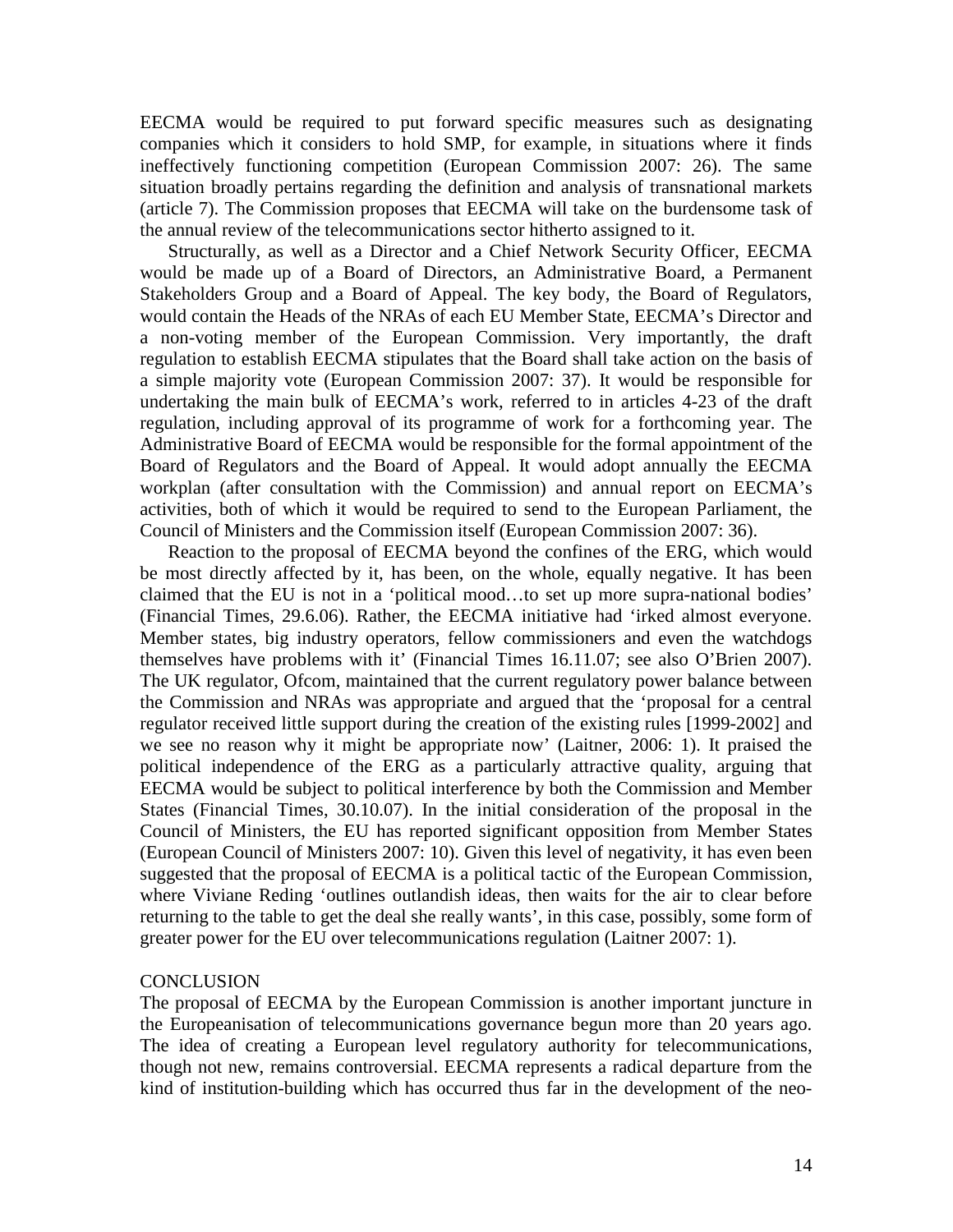liberal telecommunications order across the EU. Though impossible to determine at the time of writing, most evidence suggests that Member States are unlikely to agree to the Commission's proposal in its current form. In practical terms, much of what EECMA would be, and would do, is far from radical. It could well be viewed even as the next logical stage of an ongoing process. Dealing at the EU level with the persistent regulatory problems in telecommunications markets highlighted by the Commission seems sensible. However, commitment made to any European project – and in telecommunications this has been significant - requires the development of a European outlook and a set of practices commensurate with this. The essential problem for EU Member States stems from the deep historical national-centricity of the sector and its governance which yielded the 'neo-liberal dilemma': to gain the opportunity to benefit from international competition, domestic markets must be opened and made as competitive as those of potential competitors. Though a detailed and complex system of regulation has been developed through the EU, the result is predominantly 'intergovernmental' in nature, including those elements constituted at the EU level. The legislative framework, and the institutional apparatus for producing and refining it, is European but the operational control of the telecommunications markets of EU states is overwhelmingly still in the hands of national level interests. Any effort to broaden the regulatory apparatus beyond the legislative at EU level within the EU institutional framework has been viewed suspiciously.

The exception in this picture is the European Commission whose outlook is European in nature and thus much more attuned to the 'supranational'. Despite its role as champion, on the one hand, and 'honest broker', on the other, of neo-liberal competition in telecommunications, its 'policy entrepreneurial' activities aimed at enhancing the EU institutional remit in telecommunications has never been far from the surface of the policy debate. EECMA is simply the latest incarnation of this. On the one hand, Commissioner Reding has argued that 'Centralism has no place in Europe. Instead, decentralisation is a guiding principle of European law' (Reding 2007: 4), yet on the other she has claimed that EECMA 'needs to bring out the best of the national regulators, but it needs – and this is crucial – it needs to be more than just the sum of all its national parts. It needs… to have a European approach, a European vision' (Reding 2007: 4, 28 Nov speech).

A core issue for Member States is likely to be oversight and accountability of EECMA. Its political principal would be the European Parliament, relatively inexperienced in telecommunications, though, in practice, the European Commission, with over two decades of detailed involvement in telecommunications and a closer 'on the ground' interaction with EECMA, would play a much more influential role. Creating EECMA would bring the current ERG, very much an 'intergovernmental' organisation in outlook, into the European institutional fold. This would require an attitudinal journey, from national to European, to be undertaken by the NRAs whose members would comprise its Board. A core issue in the new proposed system is undoubtedly the power to be afforded to the Commission. EECMA would be an advisory body only on all issues bar those of a transnational nature, over which it would have decision-making authority. In other words, this would tie it in, to a much greater extent than was the case with the ERG, to the Commission. In essence, EECMA can be viewed as a way for the Commission to get its desired veto on remedies by the back door. However, because of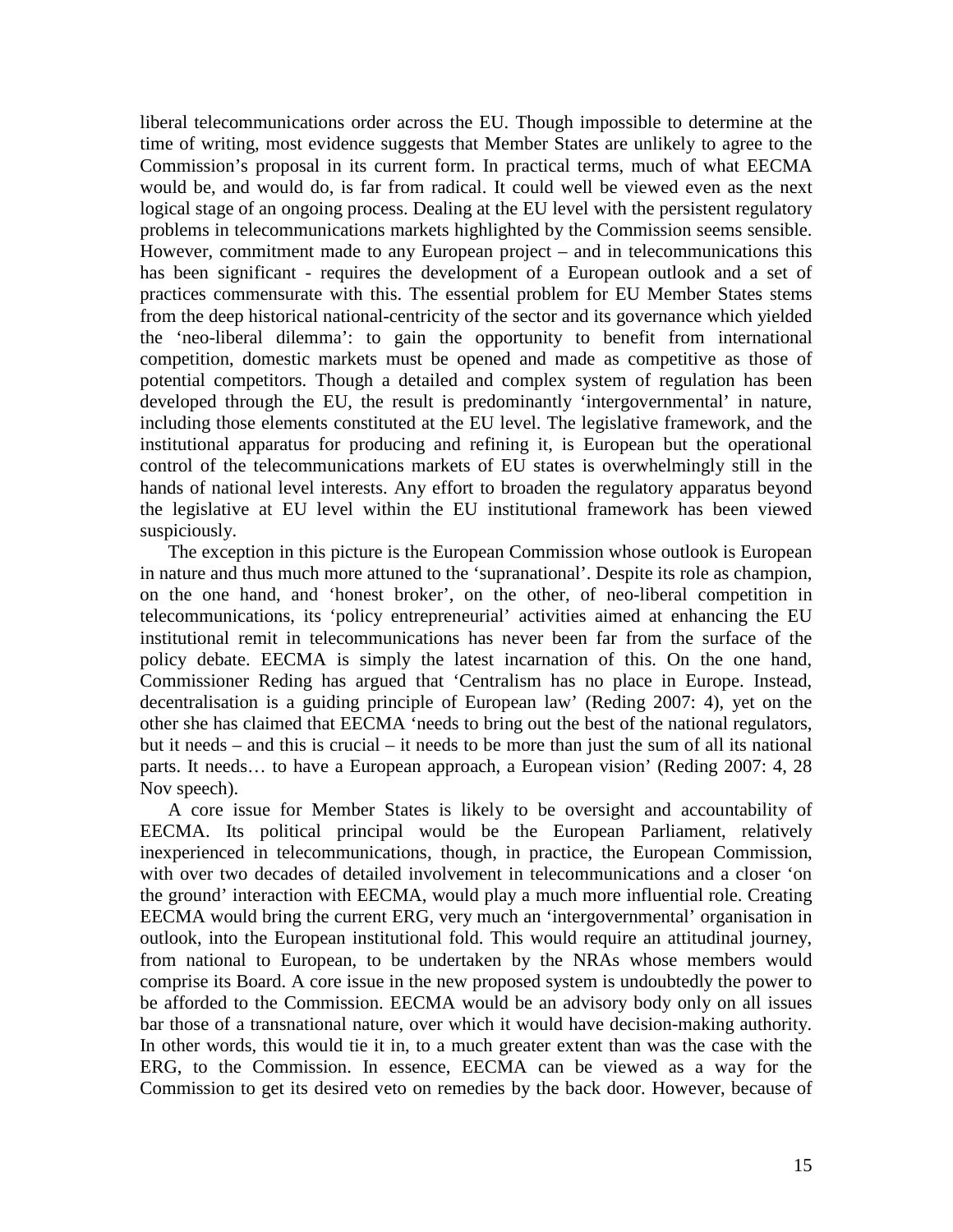the nature of EECMA, beyond this, it could also provide a step towards further supranationalisation of telecommunications regulation in Europe. Clearly, this would mark a major change in the nature of EU telecommunications policy as it has developed to date. Such a move is unlikely to secure the agreement of Member States. Instead, it has been suggested that some form of compromise position might be the most likely outcome, where a much more intergovernmental-like committee, along the lines of the Lamfalussy committees that deal with securities markets, banking and insurance, might be the outcome of the current debate on EECMA (Financial Times, 16.11.07). In any event, the creation of EECMA, a watered down variant of it, or even the agreement of a right of veto for the Commission to be extended to remedies, would not suggest that exante regulation of telecommunications is likely to disappear, despite claims that eventually competition authorities will be able to take over the supervision of all telecommunications markets (European Voice, 29.3.07). The regulatory state in telecommunications will be around for some considerable time to come.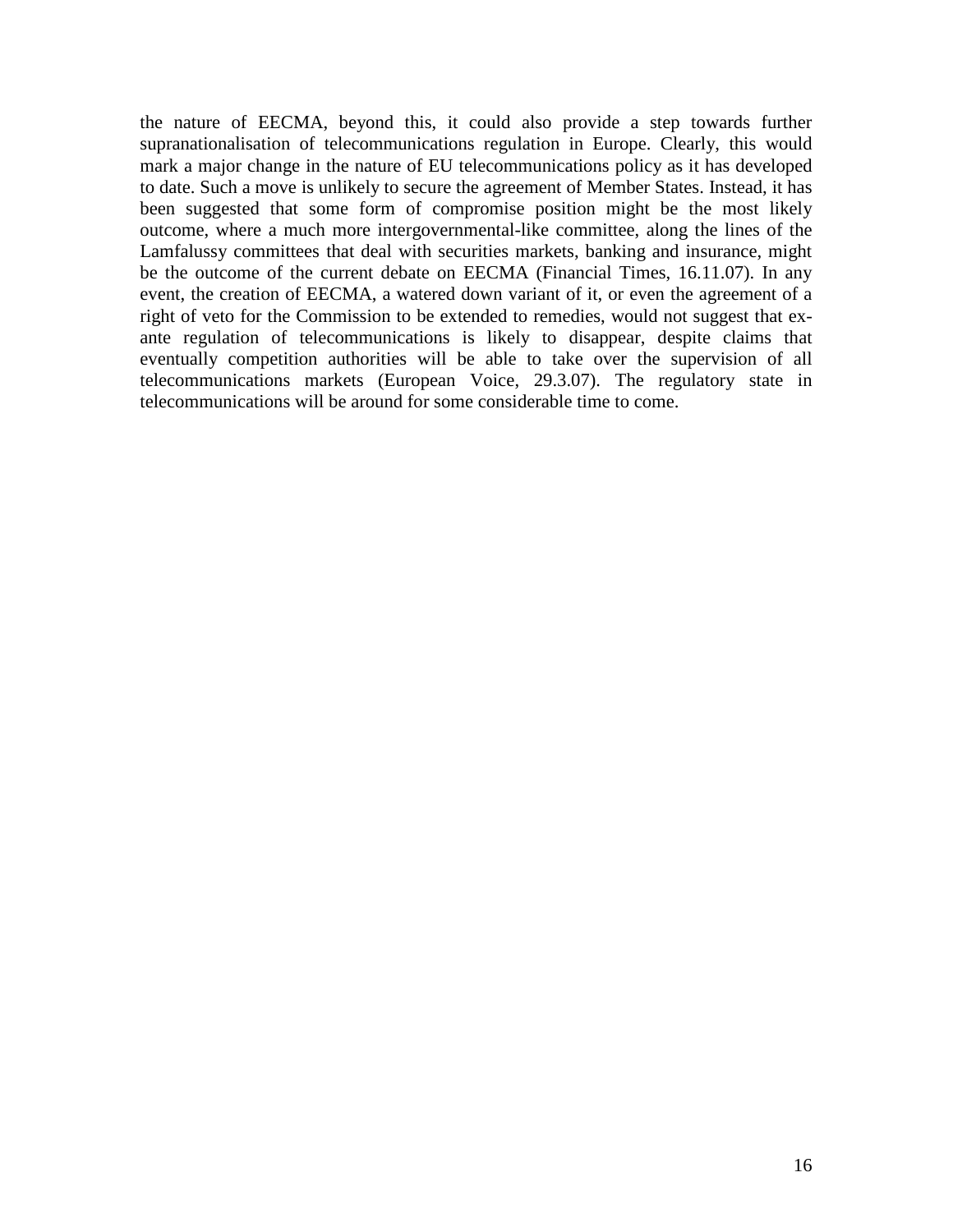## **REFERENCES**

Bangemann Report (1994), *Europe and the Global Information Society; Recommendations to the EC*, Brussels: European Commission.

Bartle, Ian (1999) 'A Future pan-European Regulator for Telecommunications? Agenda-Setting in a System of Multi-Level Governance', Paper presented to the European Consortium for Political Research Joint Sessions, Mannheim, Germany, March 26-31.

Colasanti, Fabio (2007) 'Letter to the ERG', INFOSOC FC/POD/jov D(2007)803380, 30 January

Curwen, Peter and Jason Whalley (2004) *Telecommunications Strategy – Cases, Theory and Applications*, London: Routledge

ERG (2007) 'ERG Ready for Extended Role', ERG Press Release, ERG (07) 70, 13 November.

European Commission (1984), *Communication From the Commission to the Council on Telecommunications: Progress Report on the Thinking and Work Done in the Field and Initial Proposals for an Action Programme*, Luxembourg: Office of Official Publications of the EC, Com(84)277, 18.5.84.

European Commission (1987), *Communication from the Commission - Green Paper on the Development of the Common Market for Telecommunications Services and Equipment*, Luxembourg: Office of Official Publications of the EC, Com(87)290, 30.6.87.

European Commission (1988), *Commission Directive of 16th May 1988 on Competition in the Markets in Telecommunications Terminal Equipment*, Luxembourg: Office of Official Publications of the EC, 88/301/EEC, 27.5.88.

European Commission (1990), *Directive of 28 June 1990 on Competition in the Markets for Telecommunications Services*, Luxembourg: Office of Official Publications of the EC, OJL192/10, 90/388/EEC, 24. 7. 90.

European Commission (1992) *Review of the Situation in the Telecommunications Sector*, SEC(92) 1048 final. 21.10.92.

European Commission (1997) *Green Paper on the Convergence of the Telecommunications, Media and Information Technology Sectors, and the Implications for Regulation. Towards an Information Society Approach*. Brussels, Com(97)623, 3.12.98.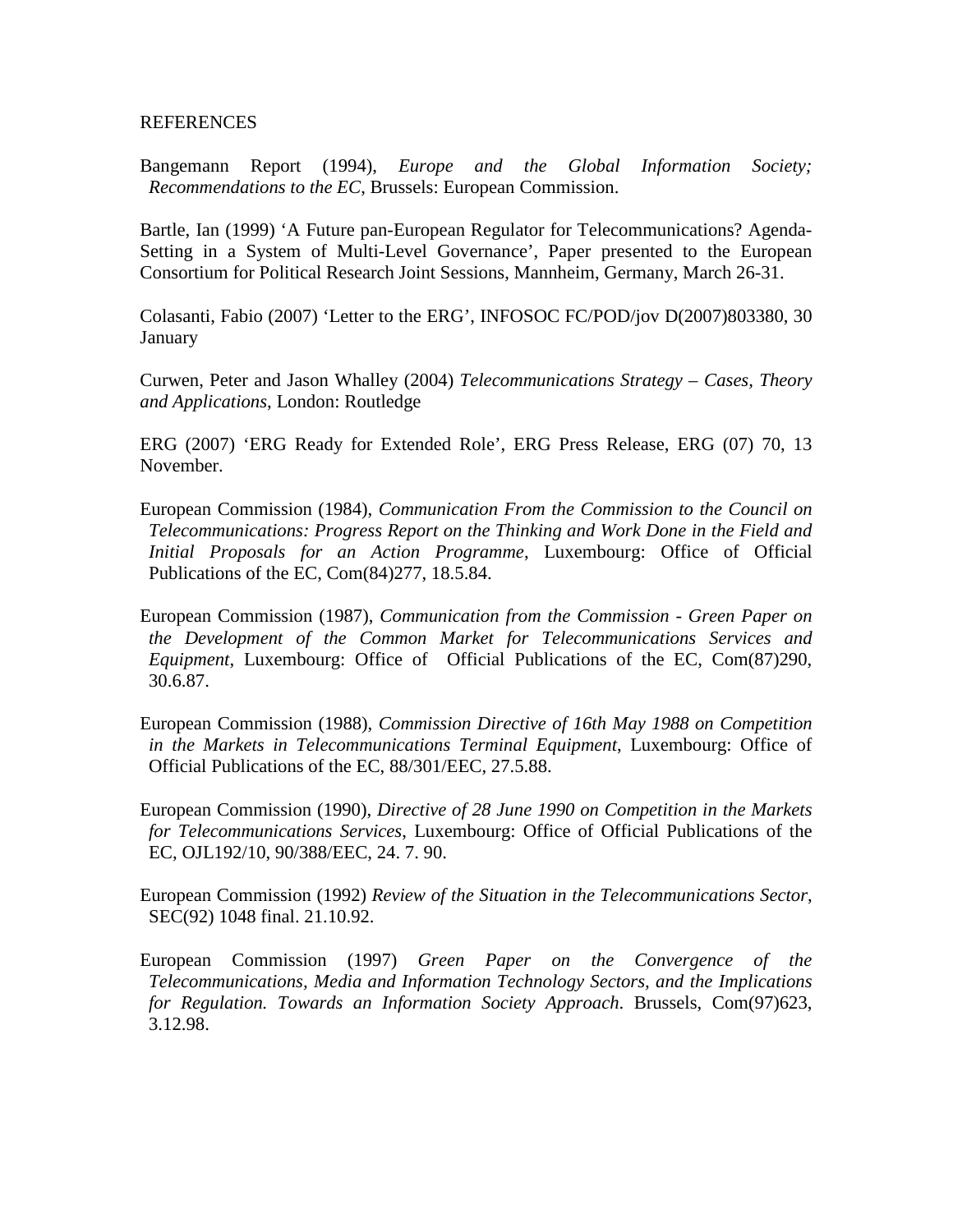European Commission (1999), *Towards a New Framework for Electronic Communications Infrastructure and Associated Services. The 1999 Communications Review*, Brussels: COM (1999) 539.

European Commission (2006) 'Communication from the Commission to the European Parliament, the Council, the European Economic and Social Committee and the Committee of the Regions on the Review of the EU Regulatory Framework for Electronic Communications Networks and Services, SEC(2006)816, Com(2006)334final, 29 June.

European Commission (2006) 'Commission Staff Working Document. Communication from the Commission to the European Parliament, the Council, the European Economic and Social Committee and the Committee of the Regions the Review of the EU Regulatory Framework for Electronic Communications Networks and Services Com(2006)334 final. Proposed Changes', Brussels, 28 June, SEC(2006)816.

European Commission (2007) 'Communication from the Commission to the European Parliament, the Council, the European Economic and Social Committee and the Committee of the Regions. Report on the Outcome of the Review of the EU Regulatory Framework for Electronic Communications Networks and Services in Accordance with Directive 2002/21/EC and Summary of the 2007 Reform Proposals.

European Commission (2007) 'Proposal for a Regulation of the European Parliament and of the Council Establishing the European Electronic Communications Market Authority', Brussels, Com(2007)699rev2

European Commission (2008) 'Commission Seeks Common Approach on the Future Governance of European Agencies', IP/08/419, Brussels, 11 March.

- European Council of Ministers (1993) *Council Resolution of 22nd July 1993 on the Review of the Situation in the Telecommunications Sector and the Need for Further Development in that Market,* Luxembourg: 93/C213/01, 6.8.93.
- European Council of Ministers (1994), *Council Resolution of 22nd December 1994 on the Principles and Timetable for the Liberalisation of Telecommunications Infrastructures*, Luxembourg: Office of official publications of the EC, OJ No C 379, 31.12.94.
- European Council of Ministers (2007) *2835th Meeting of the Transport, Telecommunications and Energy Committee*, Brussels, 29-30 November/3 December 2007, 1589/07(Presse 274), C/07/274, p10.

European Court of Justice (1991b), *Judgment of the Court of 19th March 1991 on Case C-202/88: French Republic v. European Commission (Competition in the Markets in Telecommunications Terminal Equipment*), 91/C96/04, OJ C 96/06, April 12.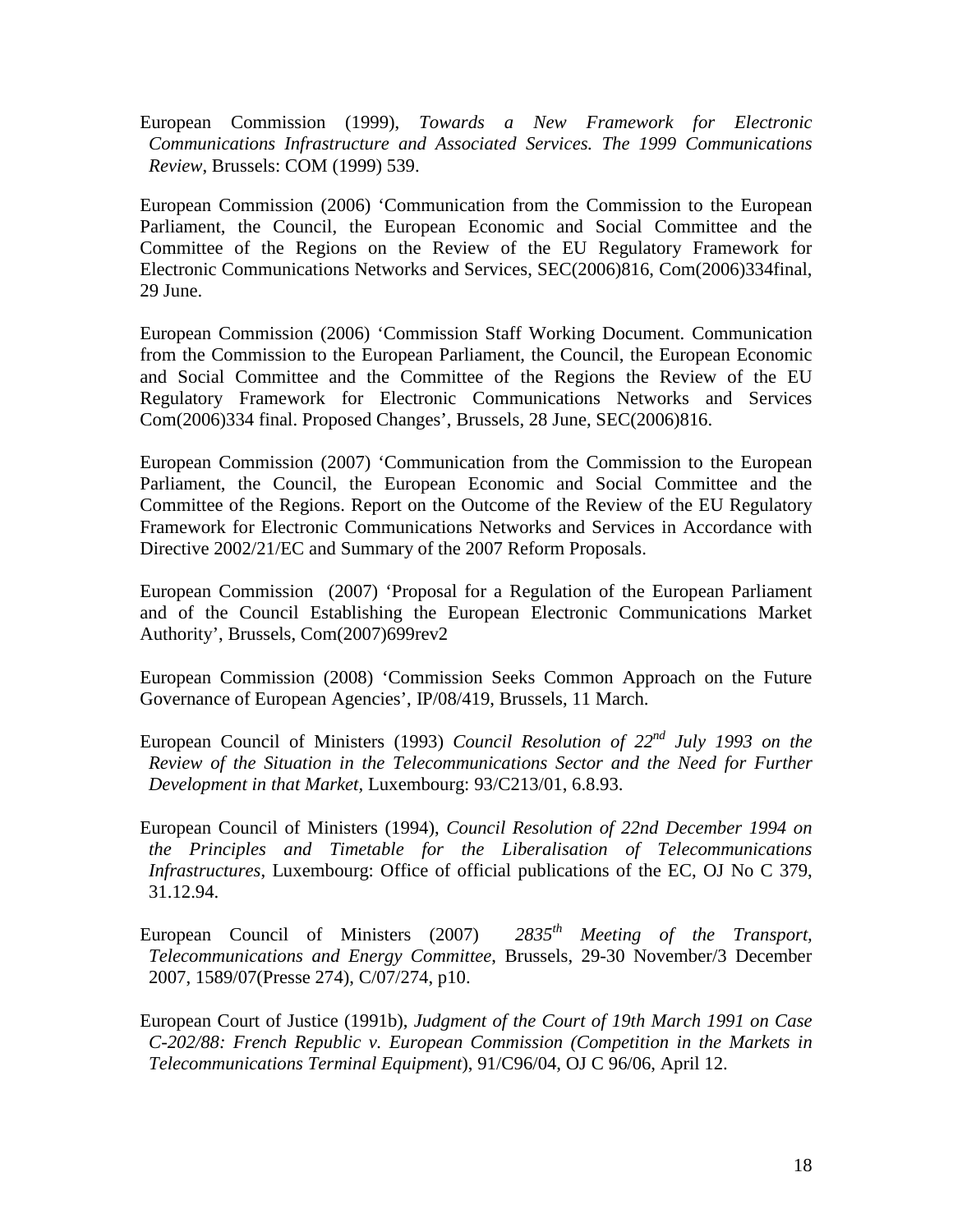European Court of Justice (1992*), Judgment of the Court of 17 November 1992 in Joined Cases C-271, C-281 and C-289/90: Kingdom of Spain and others v. European Commission (Competition in the Markets for Telecommunications Services)* 92/C 326/08, OJ C 326/8, December 11.

European Voice (2006) 'Commission Mulls Telecoms Veto', 12(21), 1 June.

European Voice (2007) 'Telecoms Super-Regulator Battle Ahead', 13(31), 30 August.

European Voice (2007) 'Reding Targets 'Federal' Europe…for Telecoms', 13(12),29 March.

Financial Times (2006) 'EU Telecoms Proposals Get Mixed Reception', 29 June

Financial Times (2006) 'Turf Wars in Telecoms', 29 June.

Financial Times (2006) 'Reding Unveils EU Telecoms Sector Shake-Up', 28 June.

Financial Times (2006) 'The Return of the Super-Regulator', 16 November.

Financial Times (2007) 'Leader: Bandwidth Battler', 16 November.

Financial Times (2007) 'A Central Telecoms Regulator Would Hurt Europe', 30 October.

Financial Times (2007) 'Zealous Reding Seeks to Mend Telecoms Fences', 12 February.

Hulsink, Willem (1999), *Privatisation and Liberalisation in European Telecommunications: Comparing the Netherlands and France*, London and New York: Routledge.

Humphreys, Peter (1990), 'The political economy of telecommunications in France: a case sudy of "telematics"', in Kenneth Dyson and Peter Humphreys (eds), *The Political Economy of Communications: International and European Dimensions*, London and New York: Routledge, pp. 198-228.

Humphreys, Peter and Seamus Simpson (1996), 'European telecommunications and globalization', in Philip Gummett (ed), *Globalization and Public Policy*, Cheltenham, UK and Brookfield, US: Edward Elgar, pp. 105-124.

Humphreys, Peter and Seamus Simpson (2005), *Globalisation, Convergence and European Telecommunications Regulation* Cheltenham, UK and Brookfield, US: Edward Elgar

Humphreys, Peter and Seamus Simpson (2008) 'Globalization, the Competition State and the Rise of the Regulatory State in European Telecommunications', *Journal of Common Market Studies*, September, *forthcoming*.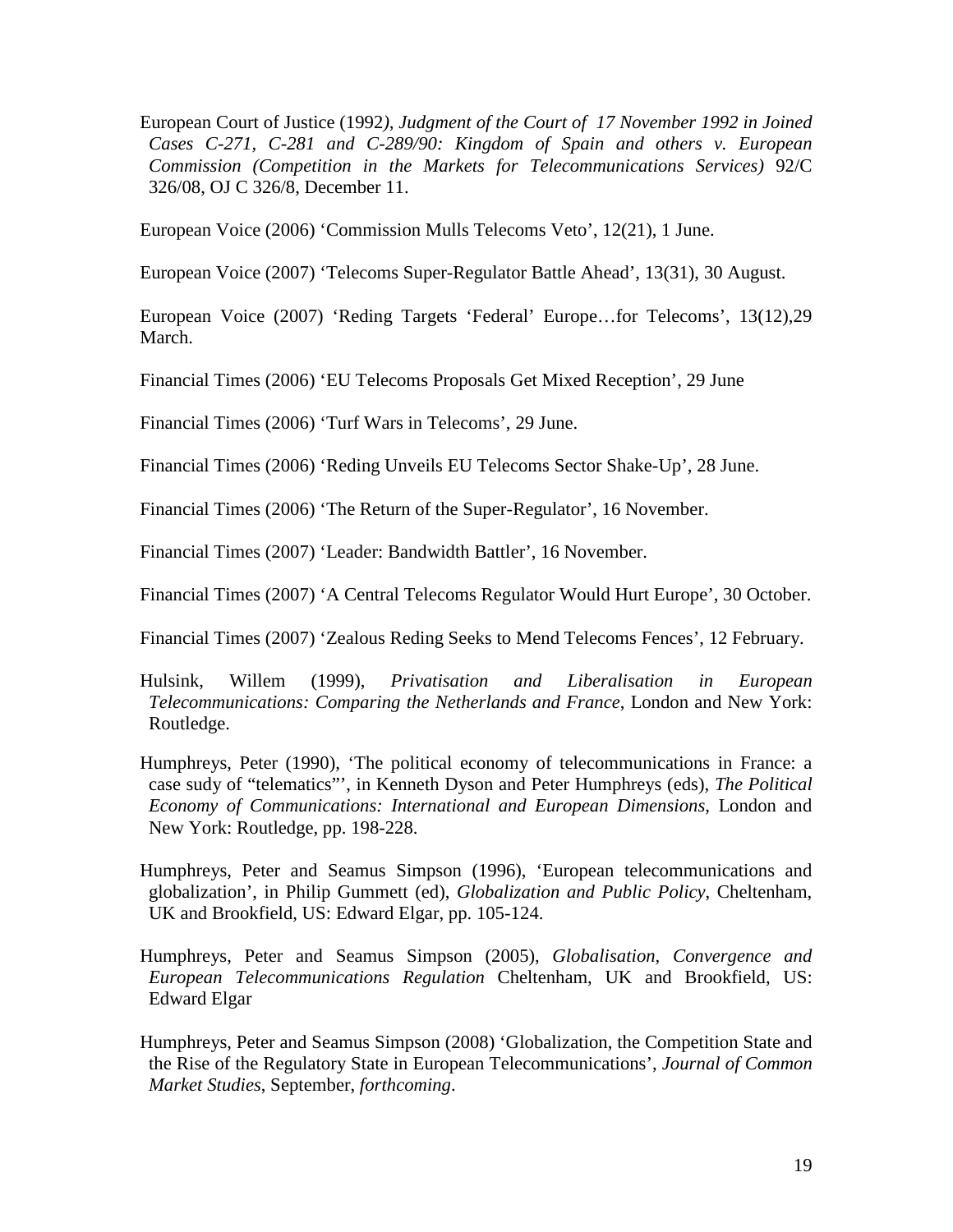Majone, Giandomenico (1996), *Regulating Europe*, London and New York: Routledge.

Natalicchi, Giorgio (2001), *Wiring Europe: Reshaping the European Telecommunications Regime*, Lanham, Boulder, and New York, US and Oxford, UK: Rowman and Littlefield.

O'Brien, Kevin (2007) 'EU Considers Telecom 'Superregulator', *International Herald Tribune*, http://www.iht.com [/bin/print.php?id=7089251.](http://www.iht.com/bin/print.php?id=7089251)

Reding, Viviane (2006) 'Request for Advice of the European Regulators Group in the Context of the Review of the Regulatory Framework for Electronic Communications Networks and Services', Brussels, D(2006)2685, 30 November.

Reding, Viviane (2007) 'E-mail Communication to Roberto Viola and Daniel Pataki', Brussels, D(07)2395-A(07)4420, 6 December.

Reding, Viviane and Roberto Viola (2007) 'Joint Statement of Viviane Reding, EU Telecom and Media Commissioner, and Roberto Voila, Chairman of the European Regulators Group after their Meeting on 27 February on the Forthcoming Reform of the EU's Regulatory Framework for Electronic Communications', 27 February.

Schneider, Volker., Dang-Nguyen, Godfroy., and Werle, Raymund. (1994) 'Corporate actor networks in European policy-making: harmonizing telecommunications policy', *Journal of Common Market Studies*, 32 (4): 473-98.

Seidman, Harold and Robert Gilmour (1986), *Politics, Position and Power. From the Positive to the Regulatory State*, Oxford: Oxford University Press.

Simpson, Seamus (2008) 'The Changing Totems of European Telecommunications Governance: Liberalisation, Market Forces and the Importance of the EU Regulatory Package' in David Ward (ed.) *The EU and the Regulation of the Cultural Industries*, Aldershot: Ashgate, *forthcoming*.

Thatcher, Mark (1999), *The Politics of Telecommunications: National Institutions, Convergence, and Change*, Oxford: Oxford University Press.

Thatcher, Mark (2001), 'The Commission and national governments as partners: EC regulatory expansion in telecommunications 1979-2000', *Journal of European Public Policy*, **8** (4), 558-584.

Thatcher, Mark (2002), 'Regulation after delegation: independent regulatory agencies in Europe', *Journal of European Public Policy*, **9** (6), 954-72.

Viola, Roberto (2007a) 'Email to Commissioner Viviane Reding' 6 November.

Viola, Roberto (2007b) 'Letter to Viviane Reding: European Regulators Groups Advice in the Context of the Review of the Regulatory Framework for Electronic